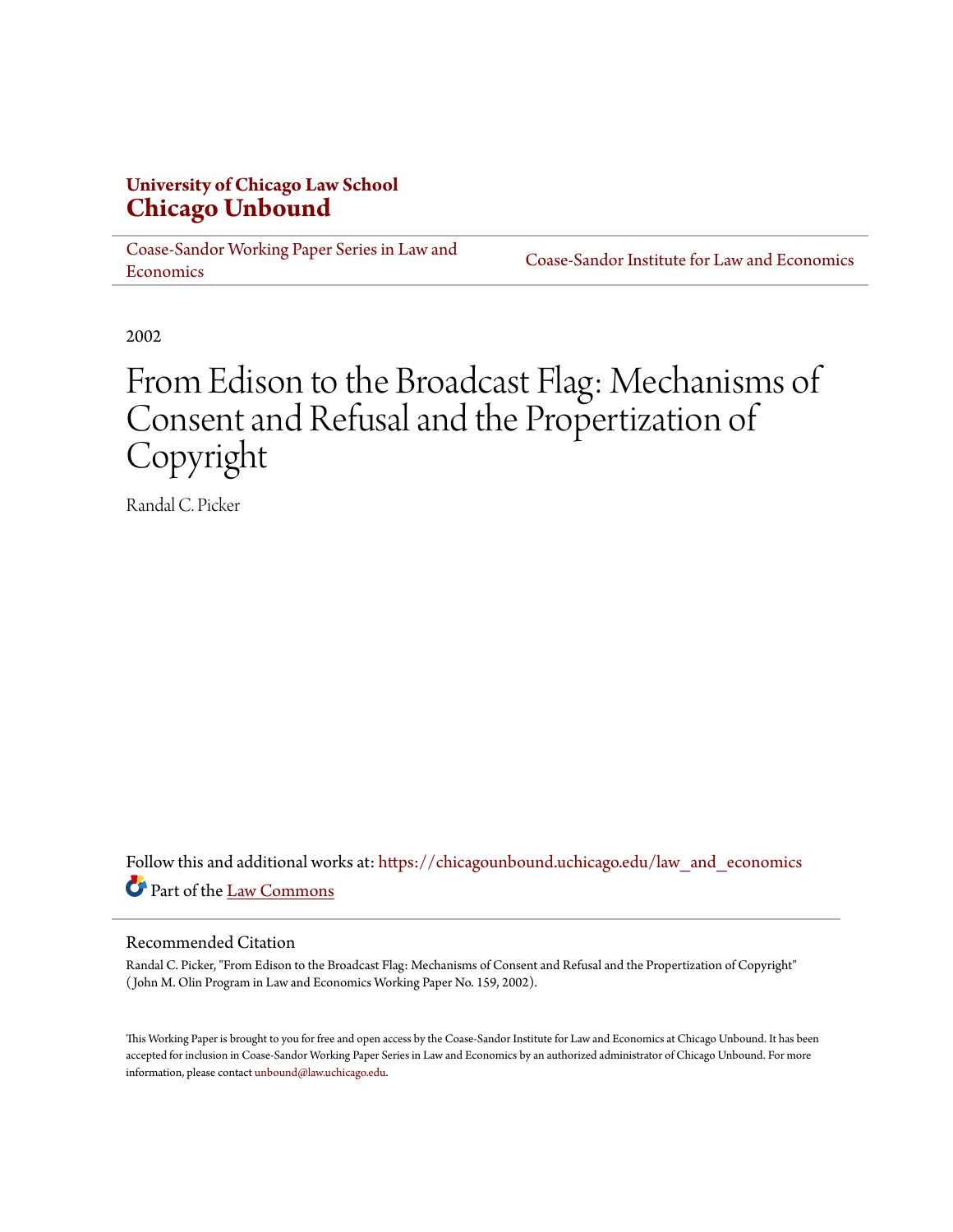# CHICAGO

# **JOHN M. OLIN LAW & ECONOMICS WORKING PAPER NO. 159**

**(2D SERIES)**



# From Edison to the Broadcast Flag: Mechanisms of Consent and Refusal and the Propertization of Copyright

*Randal C. Picker*

## **THE LAW SCHOOL THE UNIVERSITY OF CHICAGO**

This paper can be downloaded without charge at The Chicago Working Paper Series Index: [http://www.law.uchicago.edu/Lawecon/index.html](http://www.law.uchicago.edu/Publications/Working/index.html)

> The Social Science Research Network Electronic Paper Collection: [http://ssrn.com/abstract\\_id=329340](http://papers.ssrn.com/sol3/search.taf)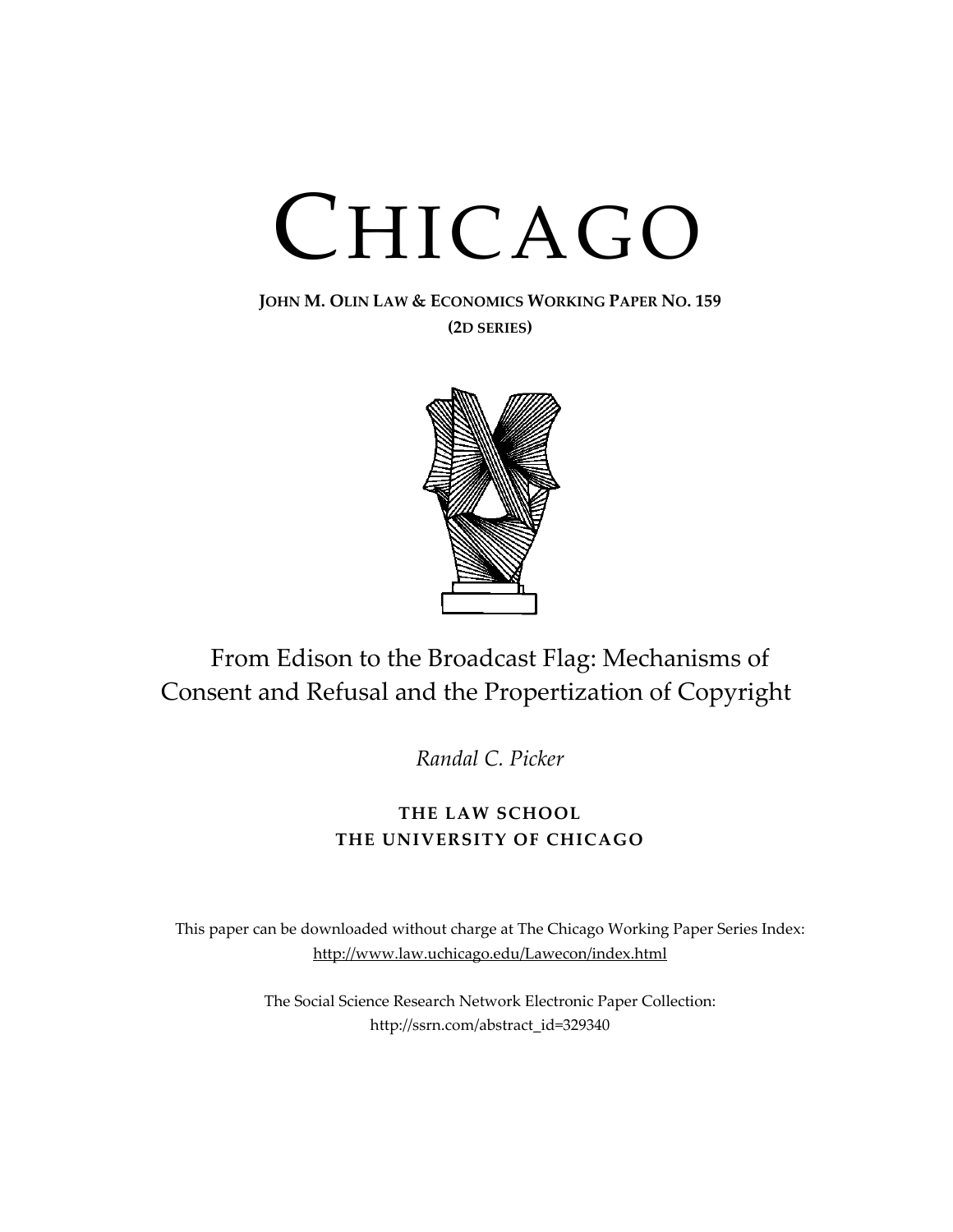### **From Edison to the Broadcast Flag: Mechanisms of Consent and Refusal and the Propertization of Copyright**

*Randal C. Picke[r\\*](#page-2-0)*

Encryption propertizes copyright. Prior to the rise of encryption, intellectual property wasn't really property. Instead, these rights consisted of rights to sue to block use or seek damages for after-the-fact use. Encryption makes possible before-the-fact limits on use of the sort that we associate with physical property. Copyrighted works are becoming real property in a way that will never happen for trademarks or patents.

This essay traces the role of consent and refusal for copyrighted works in the context of mass media entertainment. Early phonograph and movie projector manufacturers sought to limit the use of the equipment to specified music or films, almost certainly in an effort at price discrimination. With the rise of radio, we see similar use restrictions imposed by the record companies, but these restrictions should be seen first as a form of raising rival's costs. The fight over home-taping use of the VCR should be seen in consent terms as well, where entry was clearly facilitated by the absence of any requirement of advance consent from copyright holders.

Now with the current dispute over a possible broadcast flag for digital TV, we may complete the path started by Edison and his contemporaries. In considering the extent to which we should embrace full propertization of copyrighted works through encryption, we should expect transaction forms to vary with transaction costs and technological possibilities and should not somehow privilege a narrow set of institutional arrangements that arose under different constraints.

Rules of consent to and refusal of use have loomed large for copyrighted works over the last century. In some cases of product innovation, the rules of use do concern copyrighted works, but the fact that the control is exercised over a copyrighted work is merely a happenstance, a fluke of the nature of the product innovation. So patent holders over phonographs try to limit which music cylinders can be played<sup>1</sup> or film projector manufacturers do the same with movies,<sup>2</sup> just as  $A.B.$ Dick tried to limit the ink that could be used with its mimeograph machines.<sup>3</sup> These are typically cases of price discrimination—an effort to charge different users different prices depending on intensity of use—and the control over the used good is just a crude approach to measuring how much the consumer values the relevant technology. This type of price discrimination can be socially helpful or harmful.

In other cases, the limits are more directly strategic, as when record companies sought to bar play of records on radio. How radio influences purchasing decisions for recorded media—LPs

<span id="page-2-0"></span>1

<sup>\*</sup> Copyright © 2002, Randal C. Picker. All Rights Reserved. Paul and Theo Leffmann Professor of Commercial Law, The University of Chicago Law School. Senior Fellow, The Computation Institute of the University of Chicago and Argonne National Laboratory. I thank the John M. Olin Program in Law and Economics at The University of Chicago Law School for its generous research support, and through the Olin Program, Merck & Co., Inc.; Microsoft Corp.; and Pfizer, Inc.

<span id="page-2-1"></span><sup>&</sup>lt;sup>1</sup> See Leeds & Catlin Co. v. Victor Talking Machine Co., 213 U.S. 301, 312-13 (1909); Leeds & Catlin Co. v. Victor Talking Machine Co., 213 U.S. 325 (1909).

<span id="page-2-2"></span><sup>2</sup> Motion Picture Patents Co. v. Universal Film Manufacturing Co., 243 U.S. 502 (1917).

<span id="page-2-3"></span><sup>3</sup> Henry v. A.B. Dick Co., 224 U.S. 1 (1912).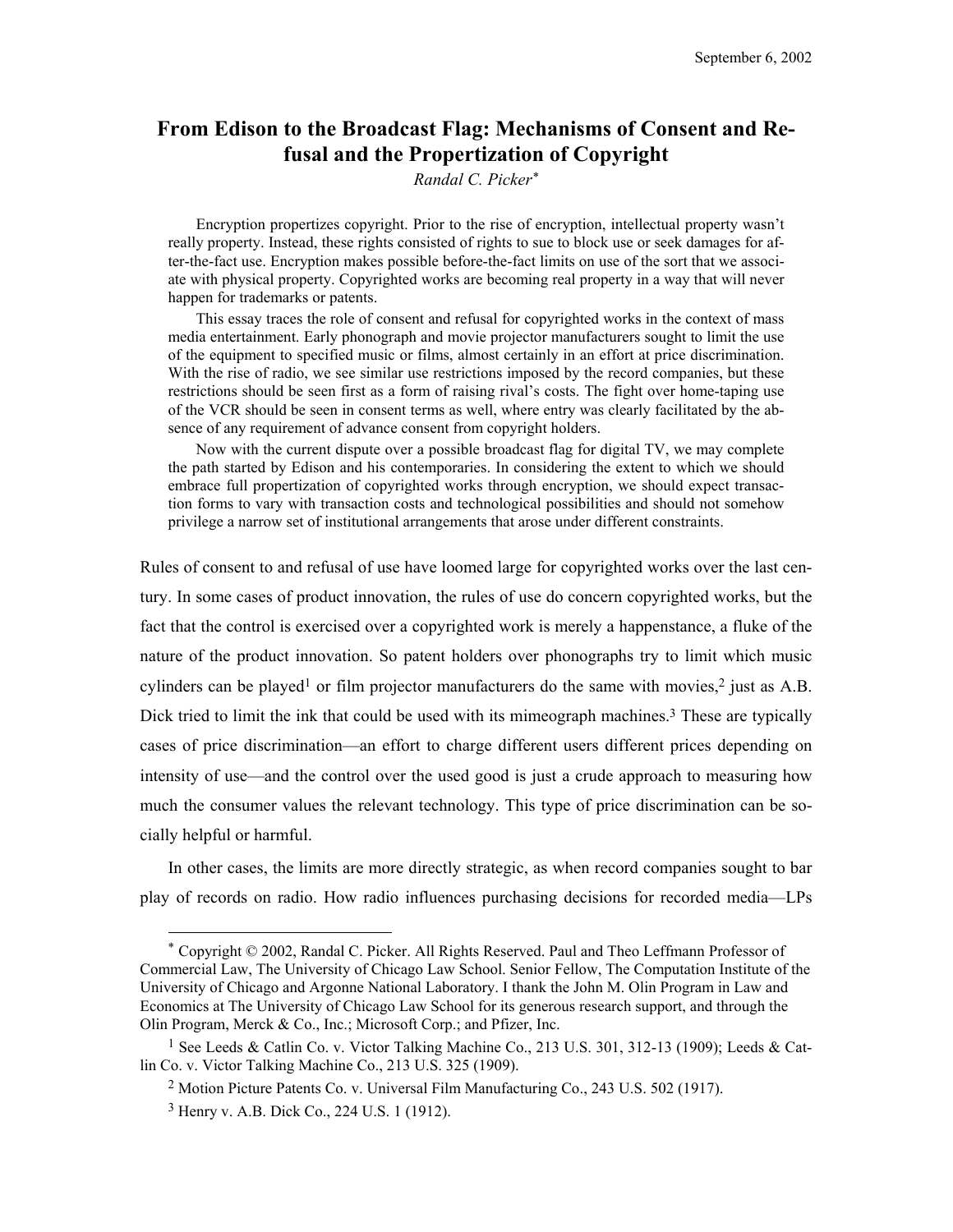and 45s, later 8-tracks and cassettes and now CDs—was and is hotly disputed, but the record companies have routinely sought to limit how radio stations could use "records." These limits can be most naturally understood as a form of raising rival's costs, as a way of making it more expensive for radio to compete with the record companies. These disputes continue today with the emergence of webcasting: "radio" stations that play music over the Internet rather than over-theair[.4](#page-3-0)

In yet other cases, consent to use of copyrighted works need not be obtained upfront or perhaps even ever, and this shapes product innovation importantly. VCR manufacturers didn't need prior consent from copyright holders to enable home time-shifting. This gave the VCR a substantial advantage over the competing video innovation, the videodisc or the laser disc, which relied on prerecorded content. We know what happened: the VCR producers didn't ask for consent, were sued, and ultimately prevailed in *Sony* on a 5-4 vote in the U.S. Supreme Court on the ground that home time-shifting was a fair use, a form of mandatory license under copyright law a mandatory consent to use.<sup>5</sup> We also see a related path in cable television, but there, a legislative deal replaced fair use rights with statutory licenses and royalties.<sup>[6](#page-3-2)</sup>

We now have reached a new point. The shift from analog to digital is in full-swing and again questions of consent and refusal are at the forefront. Napster inaugurated digital distribution of copyrighted music, most of it ripped from CDs. As the CDs in the hands of consumers were not encrypted, Napster was able to enter without the prior consent of rights holders. Napster was sued and  $\log$ <sup>7</sup> and now has largely been replaced by entities with names that your kids know and you don't. In video, the VCR is on the way out—Sony has officially killed the Betamax $8$ —to be replaced by the DVD, certainly for prerecorded playback and perhaps for recording, and maybe the digital video recorder, where analog tape is swapped for the digital hard disk. Unlike music CDs, where encryption of content has come very late, DVDs came with content controls from the getgo, and the question is whether those schemes can be enforced.[9](#page-3-5) Television itself is to switch from analog waves to digital 1s and 0s, and the question before the Federal Communications

<span id="page-3-0"></span><sup>&</sup>lt;sup>4</sup> See Randal C. Picker, Copyright as entry policy: the case of digital distribution, The Antitrust Law Bulletin, Summer-Fall, 2002.

<span id="page-3-1"></span><sup>5</sup> Sony Corporation of America v. Universal City Studios, Inc., 464 U.S. 417 (1984).

<span id="page-3-2"></span><sup>6</sup> See Picker, supra note 4, at 441.

<span id="page-3-3"></span><sup>&</sup>lt;sup>7</sup> A&M Records, Inc. v. Napster, Inc., 239 F.3d 1004 (9<sup>th</sup> Cir. 2001).

<span id="page-3-4"></span><sup>8 &</sup>quot;Sony Pulls Plug on Betamax VCRs," The New York Times, August 27, 2002.

<span id="page-3-5"></span><sup>9</sup> Universal City Studios, Inc. v. Corley, 273 F.3d 429 (2d Cir. 2001).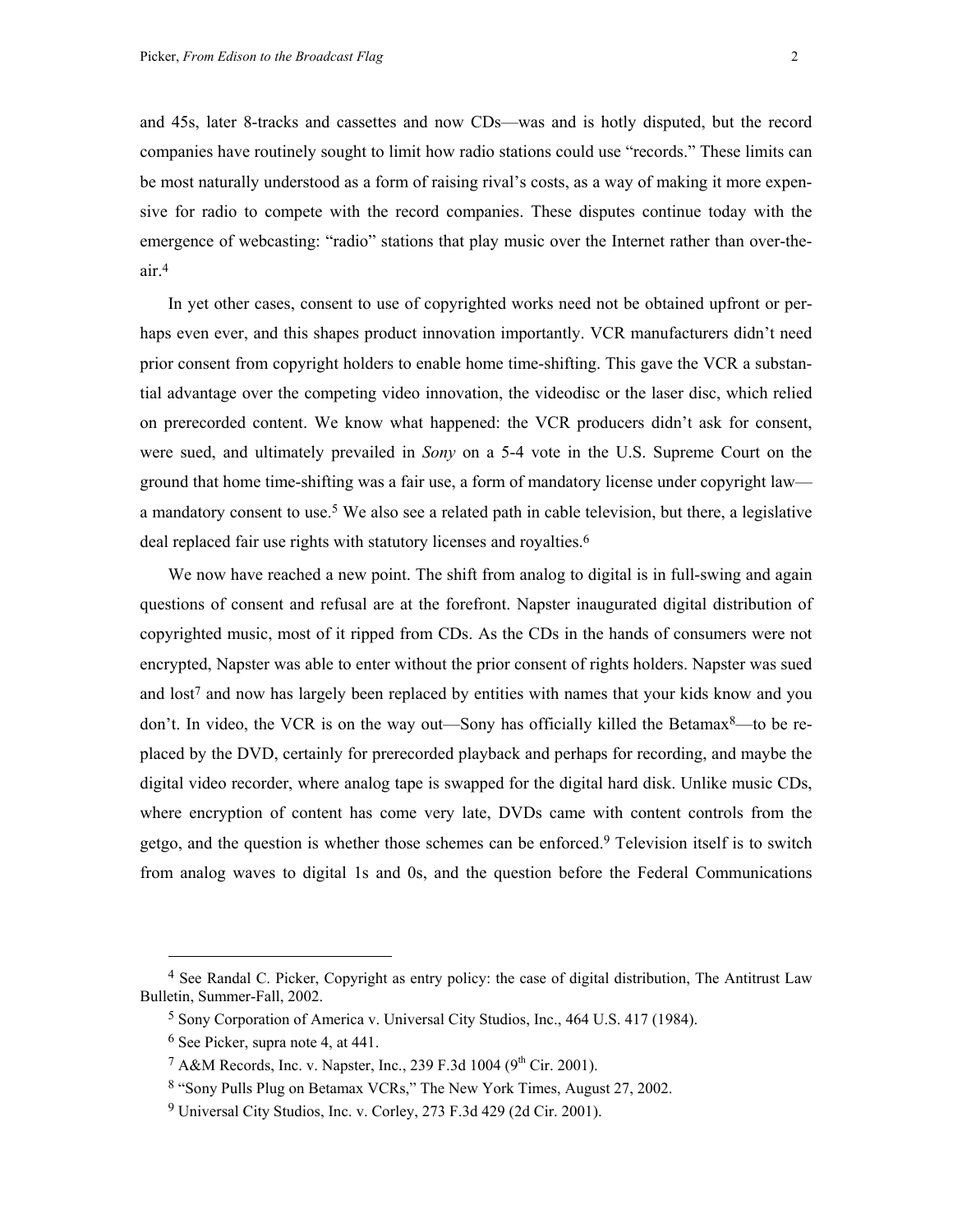<span id="page-4-0"></span> $\overline{\phantom{a}}$ 

Commission is how the mechanism of consent and refusal—denominated here as the "broadcast flag"—should be built into the technology from the ground up.<sup>[10](#page-4-0)</sup>

With encryption, we are on the verge of a significant step in copyright: we will actually turn copyrighted works into property. While we frequently speak of copyright, patents and trademarks as "intellectual property," this is casual, a classificatory short-hand that we think helps us to understand these three distinct bodies of law. But the term itself is quite misleading, as in some basic way, to date, intellectual property has lacked one of the key characteristics of tangible property: absent taking by force, use of tangible property requires prior consent of the owner. This isn't true for intellectual property: I can sing copyrighted songs in the shower to my heart's content. Intellectual property has been protected by something more akin to the torts system: a right to sue for the violation—meaning use without consent of course—of a specified right.

Note also that this type of propertization is distinctive for copyright. We should not see this for trademarks or patents. The swoosh that appears on my Nike running shoes is one of the most visible symbols in the world. If I wanted to start attaching the swoosh to my papers in a bid for cachet, without advance notice—and it would not have that—Nike has no way to stop me, and can only sue after-the-fact seeking damages and an injunction. The swoosh is not locked up; Nike can use it, but so can I, and trademarks generally don't have the exclusive control that we associate with physical property.

The same is true for patents. The core of the U.S. patents scheme is public disclosure of the invention in exchange for exclusive use rights for 17 years. Once I pay my \$3 to download a patent from [www.uspto.gov](http://www.uspto.gov/), I can put it to use immediately. Of course, that will be patent infringement, subjecting me to after-the-fact suit for damages and injunction, but again, with our system of public filing of patents, the patent holder does not have exclusive control over the content described in the patent. I have as much access to it as she does. It is only in copyright that we can imagine a rights holder asserting exclusive control through encryption.<sup>11</sup>

The propertization of copyright through encryption means that the owner of a copyrighted work will be able to control access to the work through prior consent or refusal. No means no, just as it does for tangible property. If breaking the encryption scheme to gain access to a copyrighted work is treated as breaking into my home to steal my computer—and the controversial

<sup>&</sup>lt;sup>10</sup> See In the Matter of Digital Broadcast Copy Protection, Notice of Proposed Rulemaking, FCC 02-231 (August 9, 2002).

<span id="page-4-1"></span> $11$  This ignores trade secrets obviously, where secrecy and exclusive control are the defining characteristic of the valuable asset.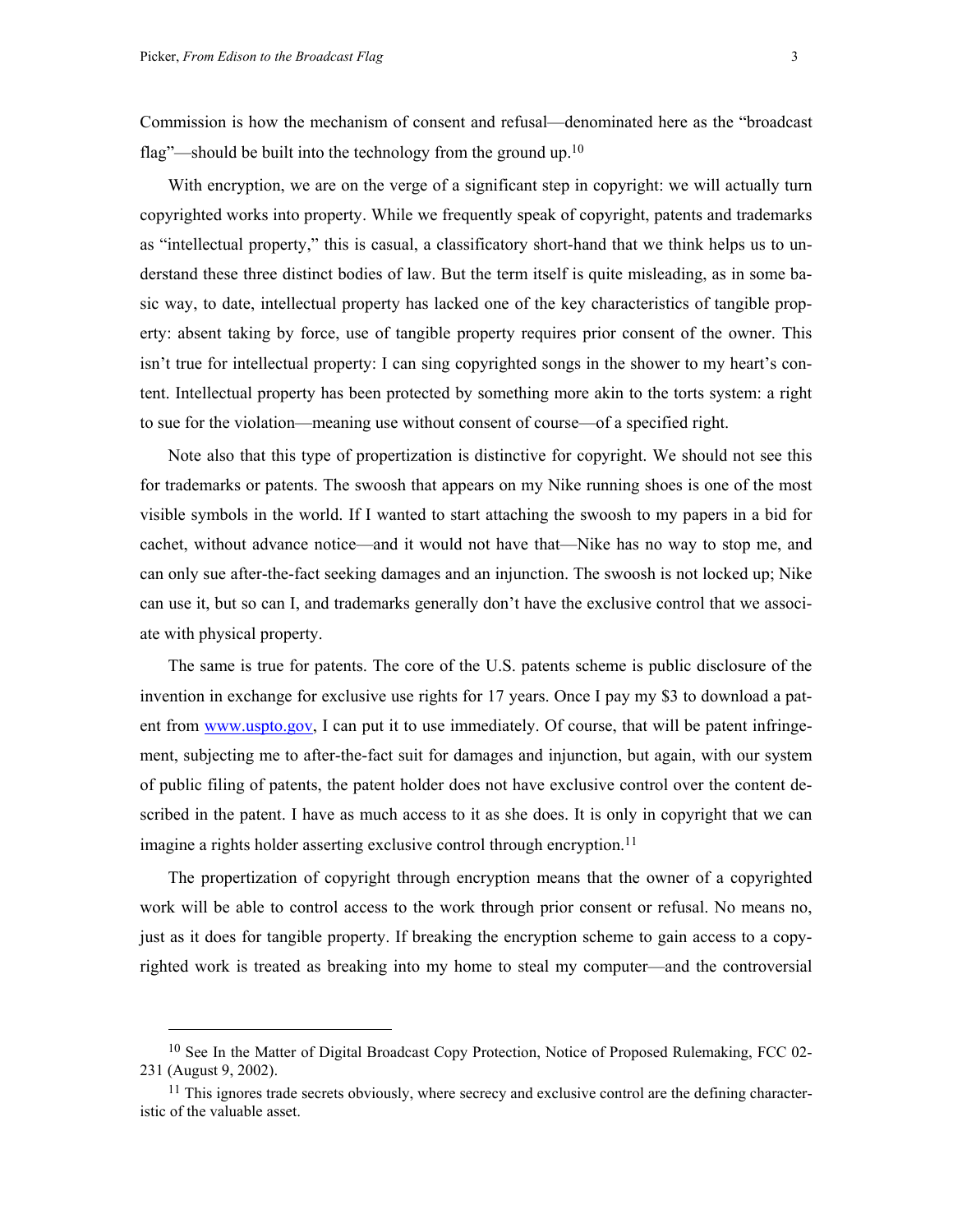Digital Millennium Copyright Act largely embraces this scheme<sup>[12—](#page-5-0)we</sup> further vindicate the consent and refusal choices of the owner of the copyrighted work. Had such a scheme been in effect in the 1970s, both the VCR and cable TV might have developed quite differently. Just to get going, both would have required advance consent from copyright holders, and that might have been quite difficult to obtain.

This essay sketches these cases of consent and refusal for the use of copyrighted works over the roughly 100-year path that has taken us from the age of Edison to the age of encryption and the propertization of copyrighted works. For Edison and his contemporaries, no didn't mean no, even if they wanted it to—and they did—and that has been true for most of the  $20<sup>th</sup>$  Century. That is changing and this essay then turns briefly to considering the implications of this change.

#### **I. Control over the Equipment: The Phonograph and the Film Projector**

In the early 20<sup>th</sup> century, Victor Talking Machines Co. was one of the Big Three in the new phonograph industry (the others were Edison's National Phonograph Company and the Columbia Phonograph Company).[13](#page-5-1) As is often the case in new industries, competing technical approaches created some natural separation in the market. Edison's early work in 1877 on the phonograph used tin foil wrapped around a metal cylinder, and he eventually relied on wax cylinders when he sought to commercialize his invention around 1888. Other producers emphasized discs—flat circles—which, of course we know, is the dominant format today, as seen in CDs and DVDs[.14](#page-5-2)

Victor went beyond technical separation to try to ensure that its players played only Victor records. It did this in part through patent litigation, successfully arguing that a producer of records that could be played on the Victrola violated the combination patent represented by the re-

<span id="page-5-1"></span><span id="page-5-0"></span><sup>&</sup>lt;sup>12</sup> Codified in relevant part at 17 U.S.C.  $\S\S 1201 - 1205$ .

<sup>13</sup> See Andre Millard, America on Record: A History of Recorded Sound 49-50 (Cambridge Univ. Press 1995).

<span id="page-5-2"></span><sup>&</sup>lt;sup>14</sup> In this early standards battle, momentum quickly moved in favor of discs. Columbia dropped cylinders entirely by 1912, and with U.S. Phonograph Co.'s exit in 1913, Edison's then phonograph company, Thomas A. Edison, Inc., was left as the last producer of cylinders. Even Edison seemed to recognize the inevitable, introducing its Diamond Disc Phonograph in 1912. Edison sold cylinders until 1929. See Oliver Read & Walter L. Welch, From Tin Foil to Stereo: Evolution of the Phonograph 175 (Howard W. Sams & Co., Inc., 1959); U.S. Library of Congress, "The History of the Edison Cylinder Phonograph," [\(http://memory.loc.gov/ammem/edhtml/edcyldr.html\)](http://memory.loc.gov/ammem/edhtml/edcyldr.html). The success of the disc came from the ease of production; the cylinder actually played a superior sound. Id. Even when the market coalesced around discs, manufacturers achieved some technical separation by using different spindle-and-hole systems, giving rise to a market in adaptors. See Chuck Miller, Aretino Records: The "Hole" Story [\(http://members.aol.com/clctrmania/cm-aretino.html\)](http://members.aol.com/clctrmania/cm-aretino.html).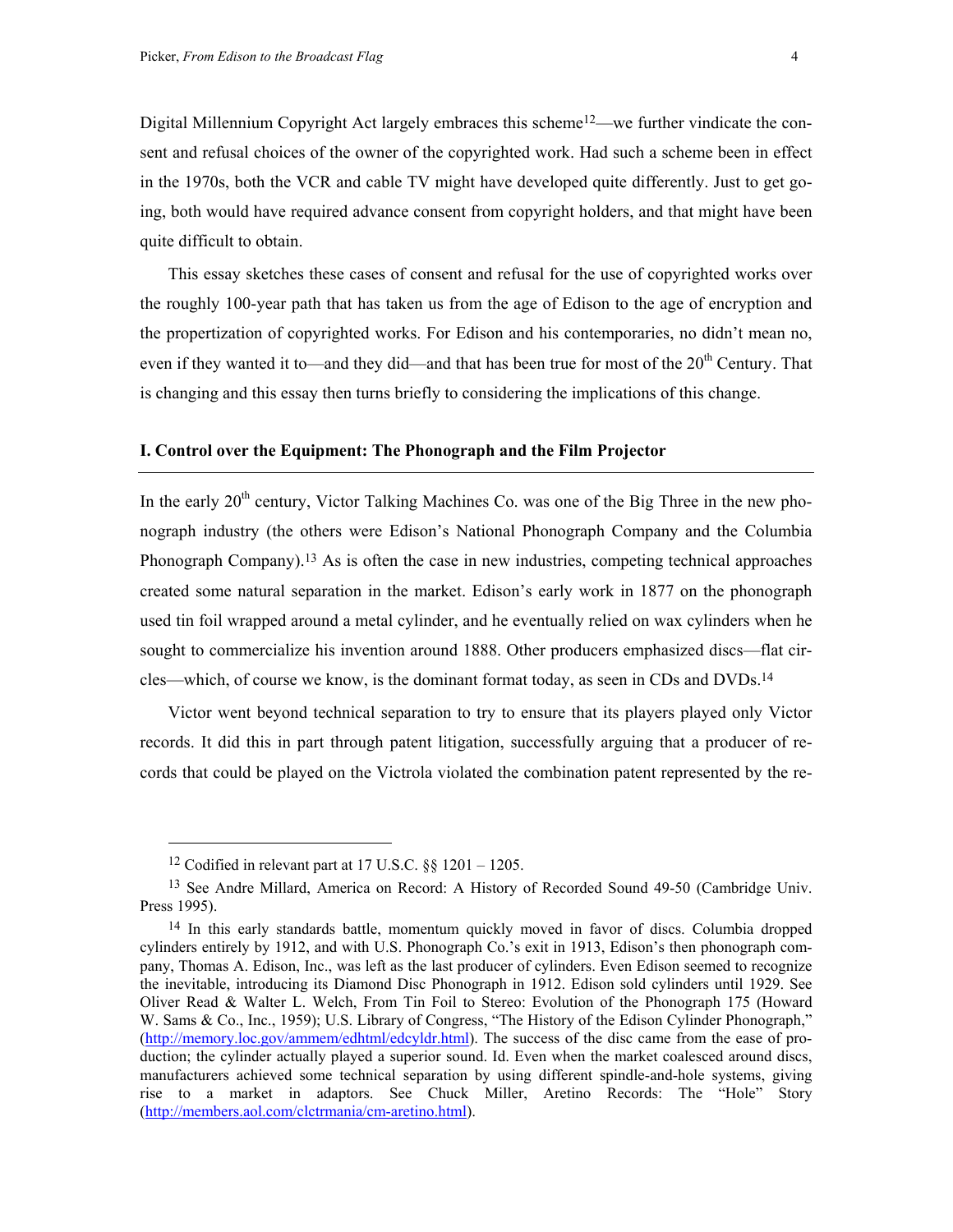cord and the reproducing stylus matched to the record. (The Victor record used a spiral line of even depth, while the approaches by Edison and Bell/Tainter used a groove of uneven depth.)<sup>[15](#page-6-0)</sup>

Victor also tried to limit play through contract and license. Each Victrola came with a plate attached to it setting forth a lengthy "License Notice." The License Notice addressed many issues, but it started by addressing the question of licensed uses:

This machine is manufactured by us under our patents hereinafter noted, and is licensed for use only for the term of the patent having the longest term to run, and only with sound records, sound boxes and needles manufactured by us; and our records and sound boxes are licensed only for use with our machines.<sup>[16](#page-6-1)</sup>

It is not crystal clear who this was aimed at. As the Supreme Court noted, it was unlikely anyone actually read the full License Notice or that anyone who read it, understood it. The Victor contract stood little chance of being enforced against end-users. Victor needed to go after the middlemen facilitating the violation of the License Notice, and they did in chasing Leeds & Catlin, but Victor did that in reliance on patent law, and not through the protections of the License Notice.

These restrictions might have been more useful in the other new, turn-of-the-century devicebased entertainment medium, namely motion pictures. The early history of motion pictures is dominated by the Motion Pictures Patents Co., a patent pool organized as a "subterfuge" to control the motion pictures industry[.17](#page-6-2) Movie projectors licensed under its patents came with the following plate attached:

The sale and purchase of this machine gives only the right to use it solely with mov-

ing pictures containing the invention of reissued patent No. 12,192, leased by a licen-

see of the Motion Pictures Patents Company ... .<sup>[18](#page-6-3)</sup>

<span id="page-6-0"></span>1

Here, the end-users were not consumers, as was the case the phonograph, but instead were exhibitors of movies, for-profit businesses.

Limitations of the sort used by Victor and the Motion Pictures Patents Co. are probably best explained as attempts at price discrimination. Here, the idea is that the Victor would like to charge more to individuals who place a higher value on the phonograph. With modern technol-

<sup>15</sup> See Leeds & Catlin Co. v. Victor Talking Machine Co., 213 U.S. 301, 312-13 (1909); Leeds & Catlin Co. v. Victor Talking Machine Co., 213 U.S. 325 (1909).

<span id="page-6-1"></span><sup>16</sup> Victor Talking Machine Co. v. Strauss, 230 F. 449, 451 (2d Cir. 1916), reversed on other grounds, 243 U.S. 490 (1917).

<span id="page-6-2"></span><sup>&</sup>lt;sup>17</sup> See Floyd L. Vaughan, The United States Patent System 46 (Greenwood Press ed. 1977).

<span id="page-6-3"></span><sup>18</sup> Motion Picture Patents Co. v. Universal Film Manufacturing Co., 243 U.S. 502, 506-07 (1917).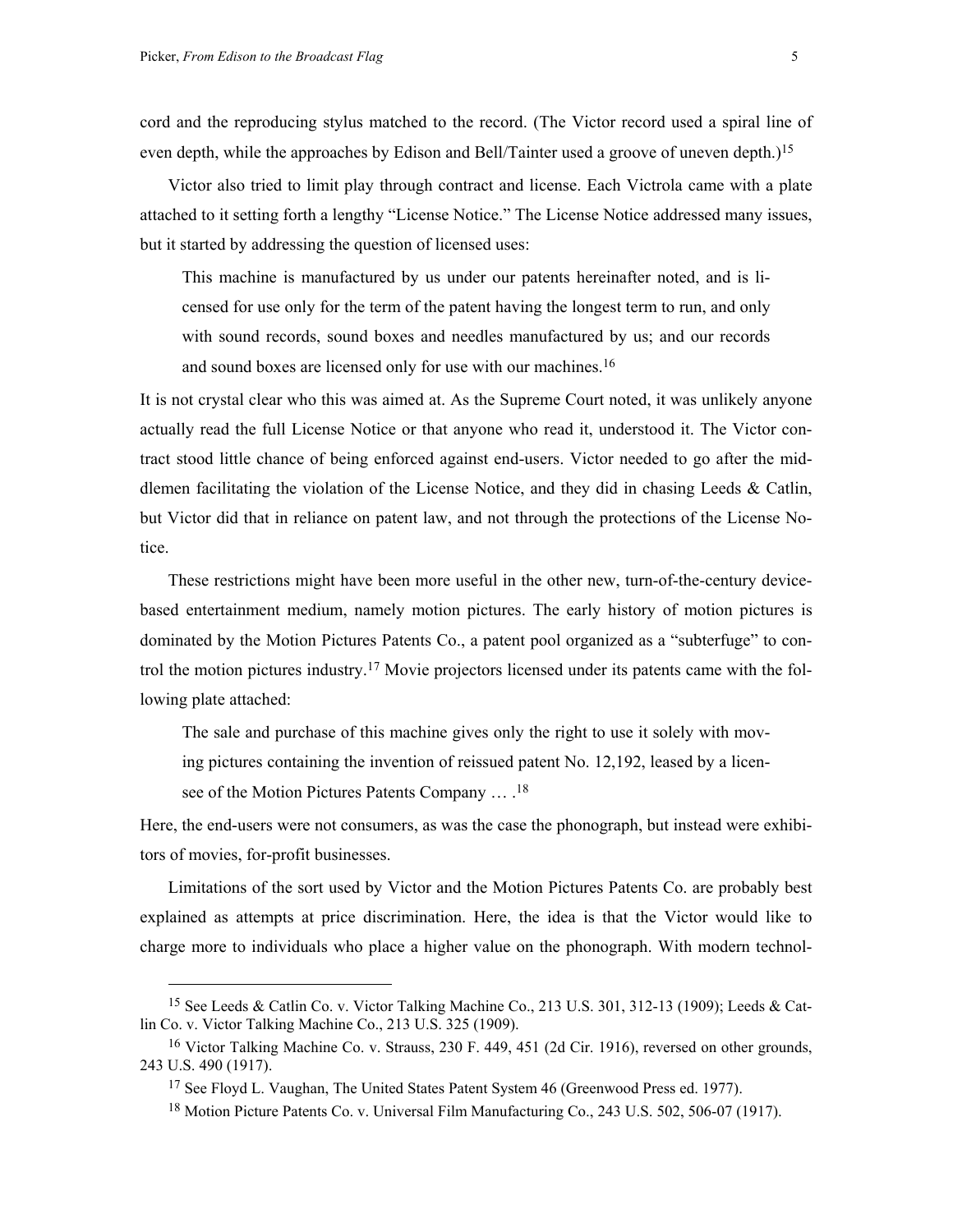<span id="page-7-1"></span>ogy, it might just do that through direct metering of the amount of use, say the hours of music played. Play 10 hours of music per month, pay \$10 per month to Victor for the use of the phonograph, play 20 hours pay \$20.

Absent the ability to engage in direct metering—and Victor probably couldn't have done this at a reasonable price—a natural alternative is to try to collect more from those who place a high value on music through the records themselves. People who like music more will buy more of it, so the purchase of records themselves might operate as an indirect way of metering use. The key to this, though, is the ability to charge more-than-competitive prices for the record, as otherwise this accomplishes little for Victor. Victor can't do that if the record market is competitive, unless it has a means—legal or technical—to insist that only Victor records be played on Victor phonographs, hence the limitation. Again, had Victor been able to meter directly, the price discrimination rationale would have given Victor little reason to tie Victor phonographs with Victor records.

#### **II. Control over Competition: Radio and the VCR**

The restrictions used by Victor and the Motion Pictures Patents Co. appear to be efforts at price discrimination rather than efforts at controlling more, subtle strategic interactions. A second reason to use restrictions of this sort is more strategic, an effort to alter competition. Consider radio and the VCR.

#### *A. Radio*

<span id="page-7-2"></span>1

The record/radio interaction lends meat to a possible strategic angle for restrictive legends. Whether radio complements record sales or is instead a substitute for them remains a hotlycontested question. Do I buy fewer records when I can listen to music for free—over the air in the beginning and over the web today—or is radio free advertising for record sales? This is hardly a new question: sheet music sellers faced the same conundrum when the phonograph emerged and the new phonograph companies started producing content without the consent of copyright hold- $ers.19$  $ers.19$ 

This question still looms large today. The continuing fight over payola—the practice of paying for play of songs, either directly or indirectly—is precisely about the way in which radio play influences what listeners hear and buy.[20 T](#page-7-1)he radio/record intersection is also at the heart of the fight over how much webcasters should pay when they "broadcast" CDs over the Internet.<sup>[21](#page-7-2)</sup>

<span id="page-7-0"></span><sup>19</sup> See Read & Welch, supra note 14, at 391.

<sup>20</sup> For the history, see R.H. Coase, Payola in Radio and Television Broadcasting, 22 J. Law & Econ.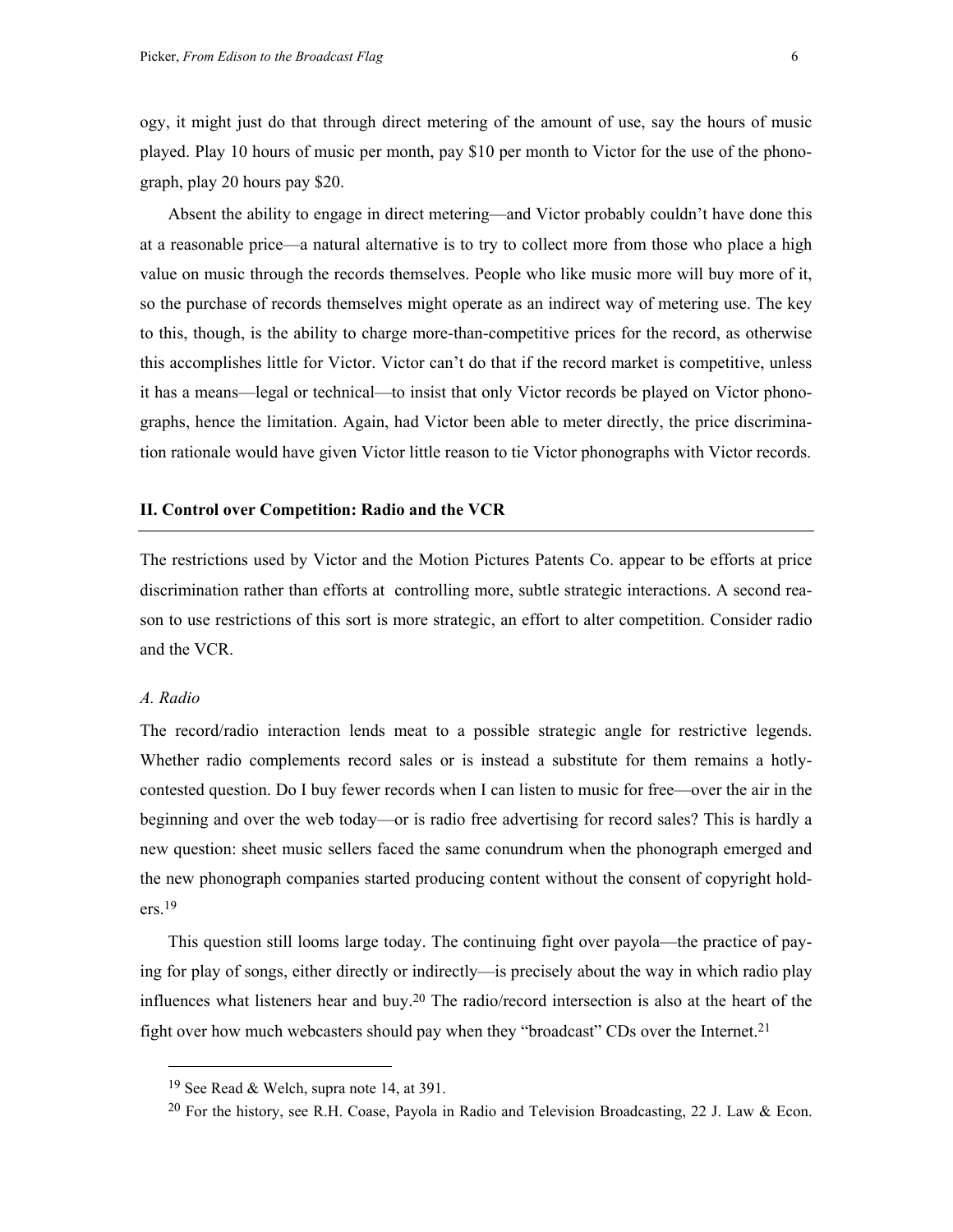<span id="page-8-3"></span>These issues need not detain us here, but consider instead the legends used by record manufacturers in the 1930s. Judge Learned Hand's important 1940 opinion in *RCA Manufacturing Co. v. Whiteman,*[22 m](#page-8-0)entions two legends used by RCA, the simple "Not Licensed for Radio Broadcast," and the more complex:

Licensed by Mfr. under U.S. Pats. 1625705, 1637544, RE. 16588 (& other Pats. Pending) Only for Non-Commercial Use on Phonographs in Homes. Mfr. & Original Purchaser Have Agreed This Record Shall Not Be Resold Or Used for Any Other Purpose. See Detailed Notice of Envelope.

*Whiteman* rejected the efforts by record producers to limit broadcast use by notices affixed to the records themselves.[23 T](#page-8-1)hese legends barring radio play are easily understood in strategic terms, as an effort to raise rival's costs. Record companies feared that radio would operate as substitute for records. Radio stations could just use live performances—and did, of music, dramatic shows such as The Shadow, and comedy classics such as Fibber McGee and Molly. Switching from live music to recorded music obviously held the promise of lowering one key input cost, and records were the natural source of the music. It is easy to see record owners making an initial move to limit use by radio companies as a way to reduce music competition and to set themselves up for a subsequent attempt at price discrimination, by licensing records for specific broadcast use to the radio networks.

#### *B. The VCR*

With color TV reaching a saturation point, a number of companies were pursing research programs to create the next great consumer video device. Indeed, some companies, such as RCA, were pursuing multiple approaches simultaneously. Two paths were seen as particularly promising, magnetic tape and prerecorded disks, the video equivalent of the Compact Disc for music. The success of the VCR and the failure—at least in its first incarnation—of the prerecorded video CD can be traced in part to the role of consent as to copyrighted works.

Sony launched a freestanding VCR in the U.S. in February, 1976[.24](#page-8-2) Early purchasers of the VCR looked to it for time-shifting of TV broadcasts, not play of prerecorded tapes[.25](#page-8-3) This con-

<sup>269 (1979),</sup> and for current disputes, see Anna Wilde Mathews & Jennifer Ordonez, Music Labels Say It Costs Too Much to Get On Radio, The Wall Street Journal, June 10, 2002, p. B1.

<sup>21</sup> I offer a more detailed discussion of webcasting in Picker, supra note 4.

<span id="page-8-0"></span> $22$  114 F.2d 86 ( $2<sup>nd</sup>$  Cir. 1940).

<span id="page-8-1"></span><sup>23</sup> Id. at 89-90.

<span id="page-8-2"></span><sup>24</sup> John Nathan, Sony 106 (Houghton Mifflin, 1999).

<sup>25</sup> Michael A. Cusumano, Yiorgos Mylonadis & Richard S. Rosenbloom, Strategic Maneuvering and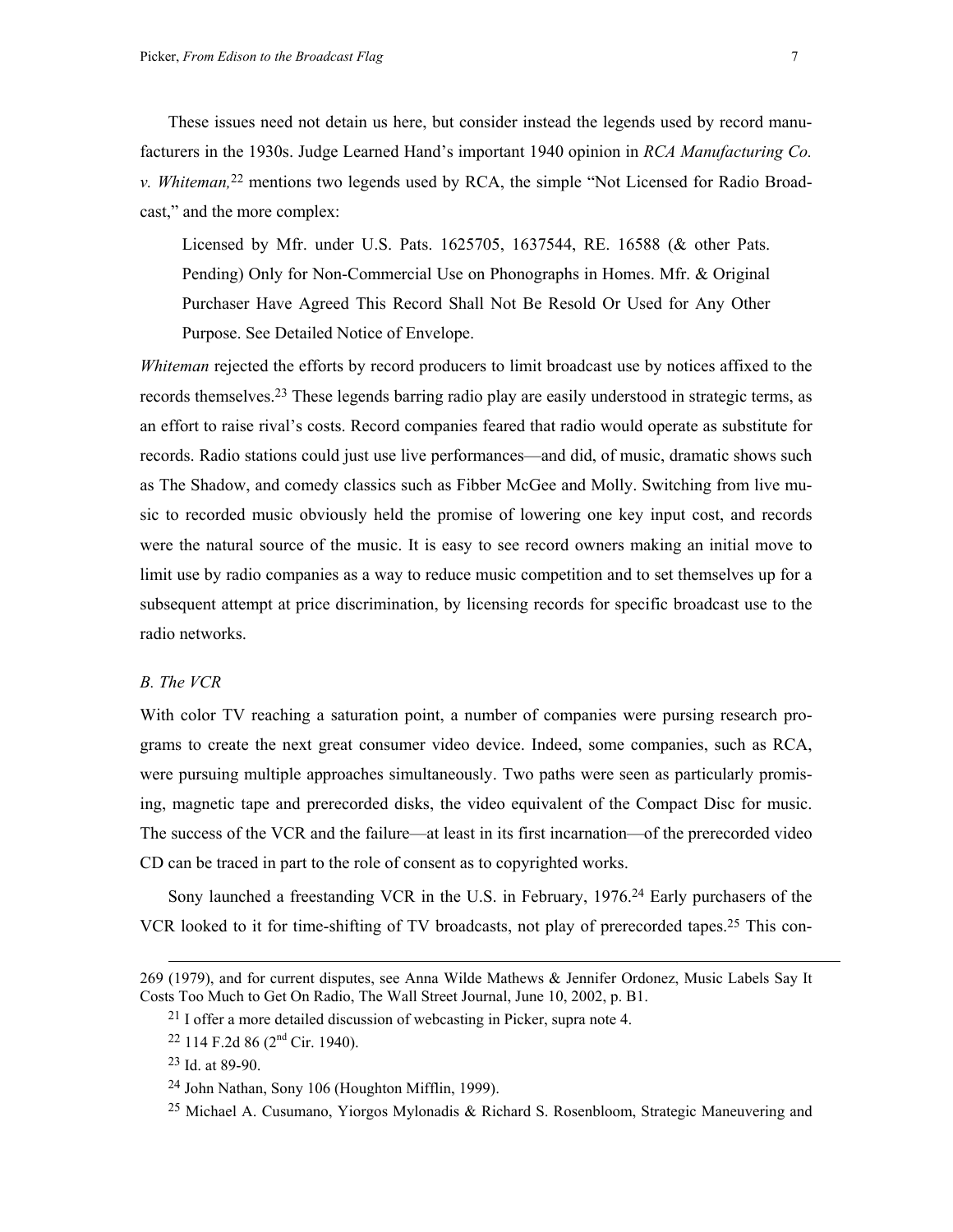siderably simplified the consent and refusal process. VCR manufacturers didn't need to coordinate with copyright owners to get access to broadcasts—didn't need to get their consent—but could instead just litigate with them and win or lose.

Not that Sony actually played this through in advance of releasing the VCR. Of course, Sony made the standard lawyerly moves of its entertainment predecessors. A predecessor to the Betamax, the Sony U-Matic, came with an attached plate bearing the legend "This videotape recorder is not to be used to record copyrighted works." The Betamax itself did not bear such a plate, but the operating instructions addressed the copyright question: "Television programs, films, videotapes and other materials may be copyrighted. Unauthorized recording of such material may be contrary to the provisions of the United States copyright laws."[26](#page-9-0)

Much more to the point is that it appears that Sony hadn't considered whether there would be a real copyright problem and even dismissed the likelihood of a lawsuit in the face of direct allegations of copyright infringement from Sidney Sheinberg, then the president of MCA/Universal.[27 B](#page-9-1)ut the VCR producers didn't have to get consent before the fact to access the broadcasts—more precisely, to allow their customers to record broadcasts—and didn't. The manufacturers also didn't need to induce the copyright owners to issue prerecorded tapes, which would have required the owners to wrestle with the standard question of how distribution on the new medium might undercut revenue streams from other media, such as movies, pay TV, cable and broadcast TV. In contrast, the main competition in next-generation video—think the video record or the video CD, as capturing the idea of a prerecorded video disk technology—depended precisely on careful coordination of hardware and content[.28](#page-9-2)

Barely six months after the Betamax was introduced in the U.S., Sony was sued for copyright infringement[.29](#page-9-3) The lawsuit sought money damages, as well as an injunction against the Betamax. One of the issues that the case addressed was the question of copyright owner consent to time shifting. At the Supreme Court, the majority understood the copyright owners to contend that

Mass-Market Dynamics: The Triumph of VHS over Beta, 66 Bus. Hist. Rev. 51, 84-85 (1992); Universal City Studios, Inc. v. Sony Corp. of America, 480 F.Supp. 429, 439 (C.D. Calif. 1979), aff'd in part and rev'd in part, 659 F.2d 963 (9<sup>th</sup> Cir. 1981), rev'd, 464 U.S. 417 (1984).

<span id="page-9-0"></span><sup>26</sup> Id. at 436.

<span id="page-9-2"></span><span id="page-9-1"></span><sup>27</sup> See Nathan, supra note 24, at 106-08.

<sup>28</sup> See Margaret B.W. Graham, The business of research: RCA and the VideoDisc 113-14 (Cambridge Univ. Press, 1986).

<span id="page-9-3"></span><sup>29</sup> See Nathan, supra note 24, at 108.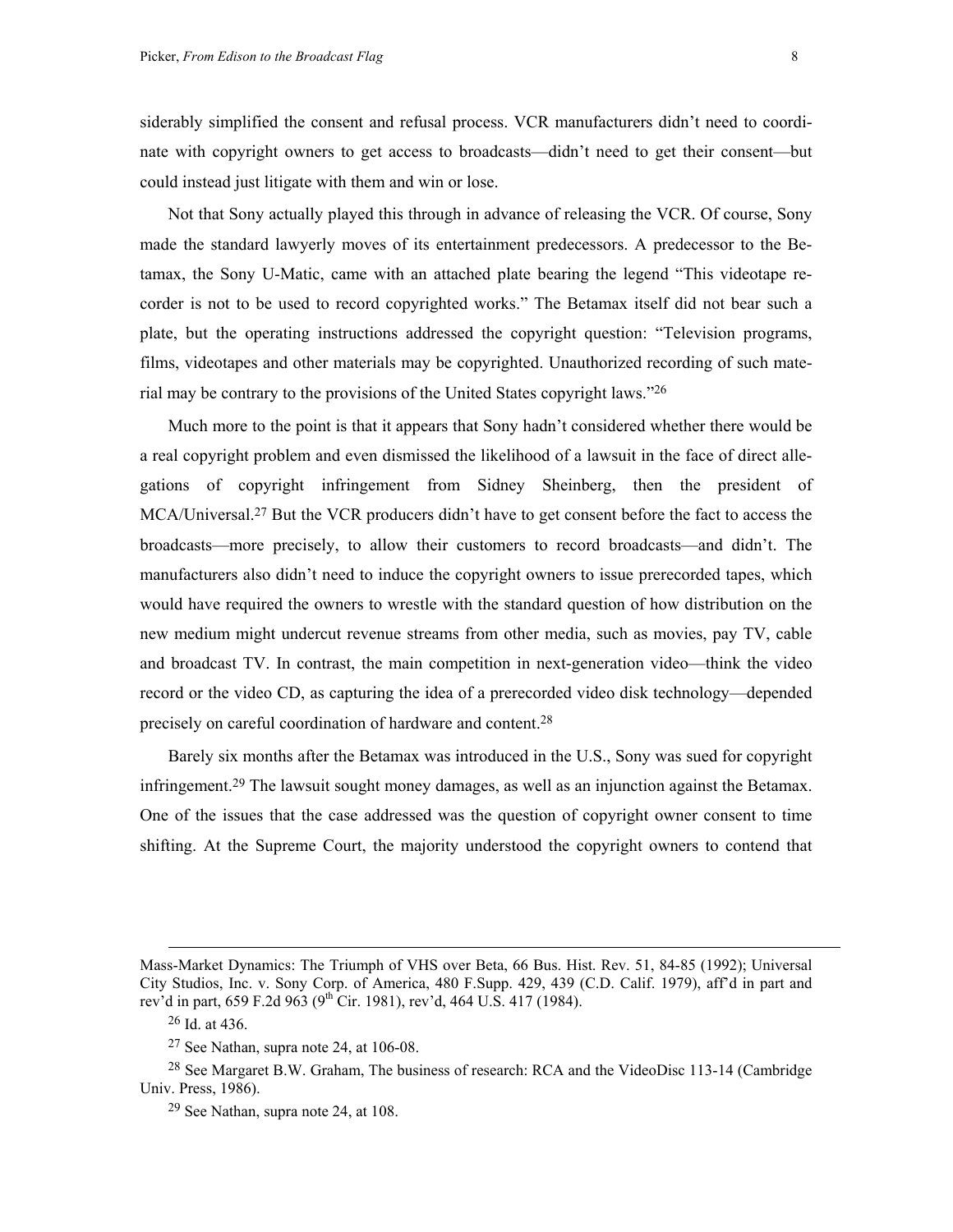they had the exclusive right to distribute VCRs[.30](#page-10-0) This flowed from the view that the copyright owners could insist on advance consent to the taping of their copyrighted works.

In his dissent, Justice Blackmun was sensitive to the design decisions made about the VCR and what the future might hold. The decision to allow recording, rather than just playback of prerecorded tapes, was of course the key design choice. That gave the product a decided advantage over competing playback only systems, such as the RCA VideoDisc, and of course it was the recording feature that raised the hackles of the copyright owners. Justice Blackmun also understood that new technology might allow the VCR to permit or bar recording based on a signal sent by the broadcast, and suggests that the Court should have left open the possibility the Sony would have had the duty to respect such a signal.<sup>31</sup>

Why did some copyright owners oppose the VCR? One possibility, of course, is that they didn't oppose it at all, but that they were simply looking to maximize their bargaining position by ensuring that their consent was required before programs could be recorded. This is to give copyright owners a consent right and might have resulted in a copyright tax system, with royalties on VCR and tape sales. Indeed, we embraced such a scheme for digital recording devices in the Audio Home Recording Act of 1992[.32](#page-10-2)

Putting to one side the hold up value of having to consent to copying, for copyright holders, the critical question was whether the VCR was seen as a competitor or as another means of content distribution. This depended largely on how consumers would use the VCR: playback of selfrecorded tapes, mainly from TV or purchase or rental of prerecorded tapes? Play of prerecorded tapes made the VCR a new channel of distribution, one that, with the benefit of hindsight, we know to have become extraordinarily valuable. But if purchasers had focused instead on play of recorded programs over TV—and this is what early VCR purchasers did—the VCR might have altered video competition in important ways.

Greater consumer control over broadcast TV might have shifted the mix between consumption of free video (TV) and fee video, such as movies seen in movie theaters. Suppose that I love soap operas and would watch them over anything else, but work during the day. At night, when I can consume video, the soaps aren't on, so I go to movies instead. When the VCR was introduced, fee video was less time-constrained than free video, which you had to watch when it aired

1

<span id="page-10-1"></span><span id="page-10-0"></span><sup>30</sup> See Sony, 464 U.S. at 441 n. 21.

<sup>&</sup>lt;sup>31</sup> See Sony, 464 U.S. at 494 ("Sony may be able, for example, to build a VTR that enables broadcasters to scramble the signal of individual programs and 'jam' the unauthorized recording of them").

<span id="page-10-2"></span><sup>32</sup> See P.L. 102-563 (Oct. 28, 1992), codified at Chapter 10 of Title 17 of the United States Code.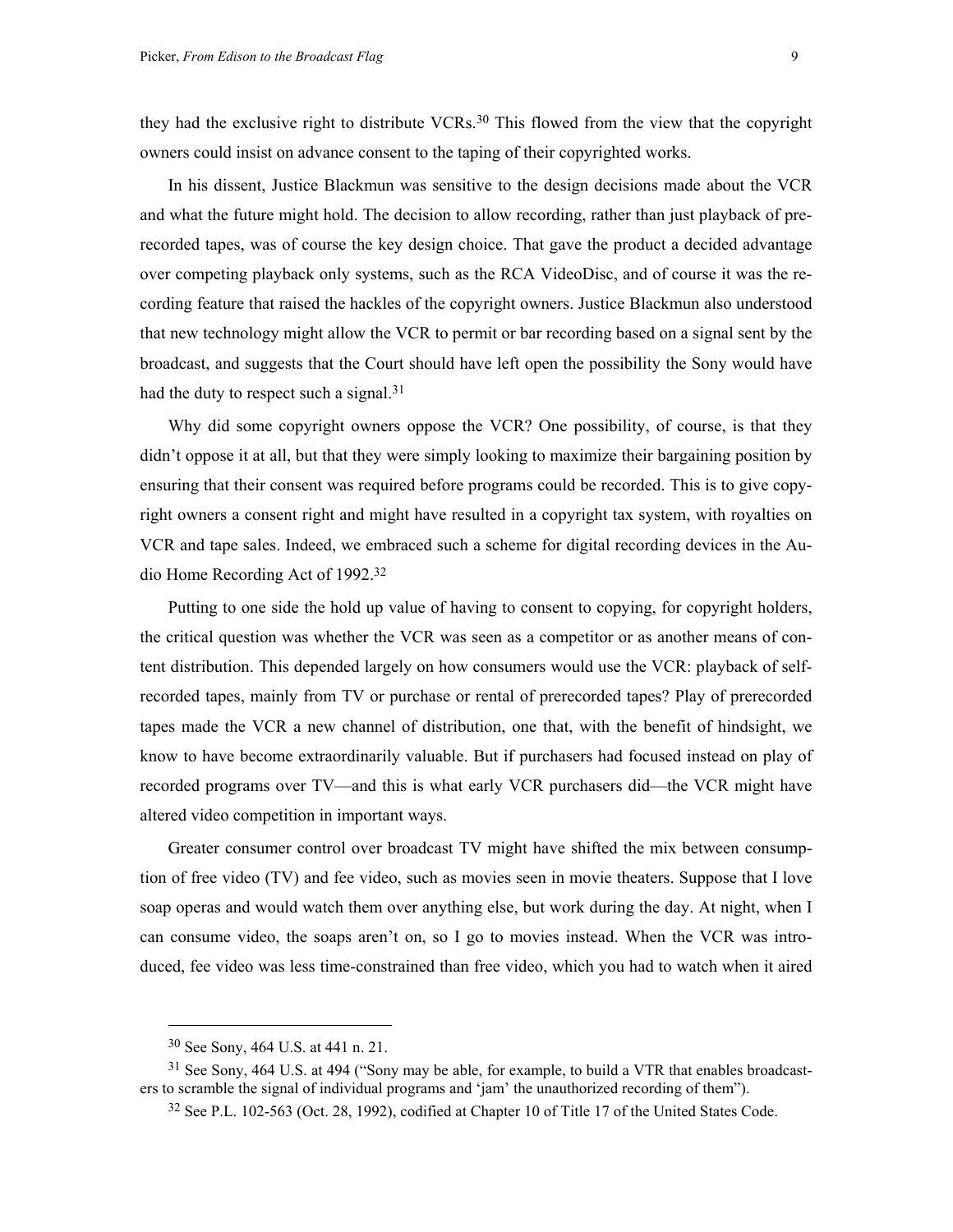<span id="page-11-2"></span>or it was gone, so a VCR used for recording might have shifted the consumption mix in favor of TV to the determinant of movie producers.

The second thought is raised in *Sony* itself and now in the litigation over the digital video recorder is that the ability to skip commercials would kill free TV entirely. On this line, consumers will stop watching commercials, given the power to do so. Commercials are the way we "pay" for free TV, so if advertisers know no one is watching the commercials, they won't buy ad time. Free TV dies. Efforts by copyright owners to control home-taping then becomes an effort to protect the financing mechanism for free broadcast TV, and a hope to solve the collective action problem consumers might otherwise face (we each want the other guy to watch the commercials).

#### **III. Control Perfected: Digital TV and the Broadcast Flag**

This essay has tracked roughly the  $20<sup>th</sup>$  century development of the devices of mass entertainment: the phonograph and movies; radio; and the VCR. The glaring omission of course is television.<sup>33</sup> The technical invention of TV occurred amidst the almost prototypical competition between the loner—Philo T. Farnsworth—and the industrial behemoth—RCA. <sup>34</sup> But "inventing" TV technically was in some sense the easy part; the hard part was putting together the integrated platform of complements that commercialized the invention: manufacturing, distribution, and most importantly, content. Here, RCA was uniquely situated to drive TV forward, notwithstanding enormous uncertainties, and did so under David Sarnoff's leadership. As a vertically integrated entity—with R&D, manufacturing and, most importantly, ownership of the National Broadcasting Co.—RCA had the power to create black-and-white TV.<sup>[35](#page-11-2)</sup>

Switching from black-and-white to color was almost as complex. The move from monochrome to color involved a struggle over standards—where the FCC, after hemming and hawing, chose a CBS-backed system, only to reverse course three years later and adopt a system RCA was pushing. The Korean War prevented manufacture of color sets, while allowing production of black-and-white sets, and this created a deeper installed base of TV sets. This mattered, as RCA's

<span id="page-11-0"></span><sup>&</sup>lt;sup>33</sup> And cable of course. On cable entry, early case law favored the copyright owners, but two key Supreme Court decisions established that cable operators were more like viewers than broadcasters and therefore did not perform the works that they carried. Fortnightly Corp. v. United Artists Television, Inc., 392 U.S. 390, 400-01 (1968); Teleprompter Corp. v. Columbia Broadcasting System, Inc., 415 U.S. 394 (1974). That regime lasted less than two years, as the Copyright Act of 1976 reset the rules for so-called secondary transmissions, treating some unauthorized transmissions as a copyright infringement but coupling that with a statutory mandatory licensing scheme. See 17 U.S.C. § 501, 17 U.S.C. § 111.

<span id="page-11-1"></span><sup>34</sup> Evan I. Schwartz, The Last Lone Inventor (Harper Collins 2002).

<sup>&</sup>lt;sup>35</sup> See Kenneth Bilby, The General: David Sarnoff and the Rise of the Communications Industry Ch. 6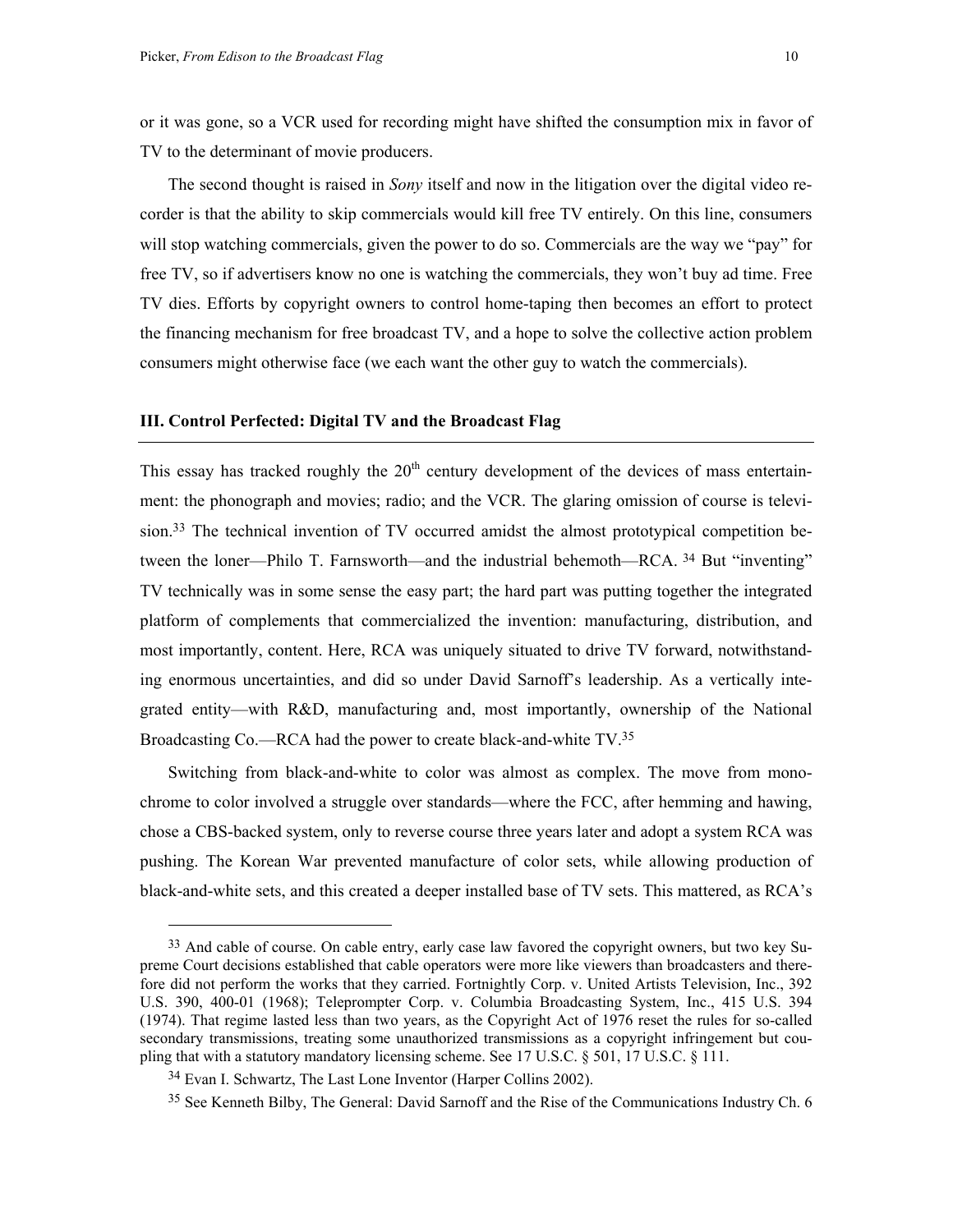system was backward compatible, meaning that monochrome sets could receive color broadcasts without an adaptor, while the CBS system would have required retrofitting with adaptors. The war also gave RCA the chance to improve its all-electronic system, while CBS's combined mechanical-electronic system didn't move forward substantially during that time due to inherent limitations in the core mechanical technology[.36](#page-12-0)

We are now in the midst of our second TV standards switch, a move from the NTSC color standard set in 19xx to digital TV. The FCC established a new over-the-air broadcast standard on December 27, 1996.<sup>37</sup> Digital TV promises greater definition, better sound, and more flexibility, plus digital over-the-air broadcast uses spectrum more efficiently.

Any standards switch is hard. This one is complicated by the fact that we do not have an RCA today, a vertically-integrated private entity that can benefit across the platform—hardware and content—from the switch (Sony might be the best match, but seems to play no special role in this standards switch). The presence of cable and satellite TV further complicate matters. It is not merely a question of synching digital broadcasts with digital tuners—though this is hard and controversial enoug[h38—](#page-12-2)but also getting the digital content into the pipes—whether coaxial cable or beams from satellites—that actually deliver TV content to most viewers. Cable and satellite TV were not a bottleneck in the prior TV standard settings.

Were these problems not enough, we finally get to the "broadcast flag." Justice Blackmun's dissent in Sony recognized that in the future, a copyright owner's consent to home-taping might be embedded in the broadcast signal. The FCC has commenced a rule-making to consider precisely this question as part of the switch to digital TV, to consider to what extent the FCC should embrace some sort of broadcast flag.<sup>39</sup> This comes on the heels of an industry process under the guise of the Broadcast Protection Discussion Subgroup, which vetted many of the issues relating to a broadcast flag[.40](#page-12-4) If consumer electronics devices were designed to recognize the consent or refusal represented by the broadcast flag, the path started by Victor and the Motion Pictures Pat-

-

<sup>(</sup>Harper & Row, 1986).

<span id="page-12-1"></span><span id="page-12-0"></span><sup>36</sup> See id. at chs. 8 and 9.

<sup>&</sup>lt;sup>37</sup> In the Matter of Advanced Television Systems and Their Impact on the Existing Broadcast Service, FCC 96-493 (December 27, 1996).

<span id="page-12-2"></span><sup>&</sup>lt;sup>38</sup> In a ruling that is sure to be challenged, the FCC has set a schedule pursuant to which consumer electronics manufacturers must include digital tuners in a variety of devices, including TV sets. See In the Matter of Review of the Commission's Rules and Policies Affecting the Conversion to Digital Television, FCC 02-230 (August 9, 2002).

<span id="page-12-3"></span><sup>&</sup>lt;sup>39</sup> In the Matter of Digital Broadcast Copy Protection, Notice of Proposed Rulemaking, FCC 02-231 (August 9, 2002).

<span id="page-12-4"></span> $40$  See id. at  $\P$  2.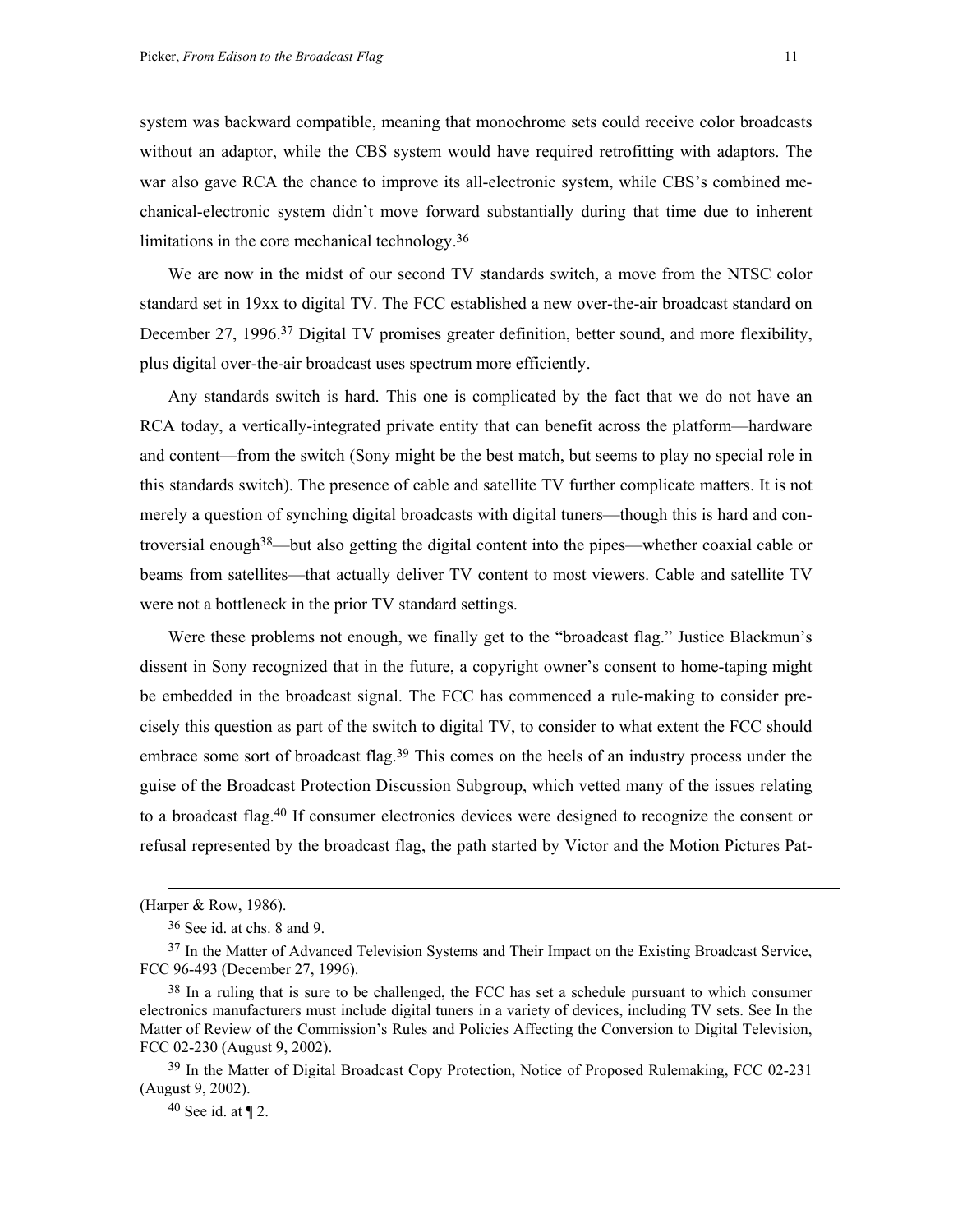ent Co. would be completed. Copyright owners could control use at the end-user level and copyright would be more fully propertized.

#### **IV. Understanding the Propertization of Copyright**

The move towards the propertization of copyright through encryption—turning copyrights into *real* intellectual property—is quite controversial. The flashpoint is the Digital Millennium Copyright Act—a complex statute—but which, in the simple version, places limits on the extent to which encryption schemes can be defeated. Again, as copyright holders can lock content in a way that patent holders and trademark owners cannot, encryption propertizes copyright and the DMCA vindicates those locks and keys.

One of the critical battlegrounds of digital consent is the question of the scope of rights that a consumer should have in a copyrighted work and whether producers can set those rights through a combination of contract and technology limits. In these settings, technology just operates as contracts with end-users that can, in the main, be enforced. The legends used by Victor, the Motion Pictures Patent Co. and RCA can be implemented through technology. No means no.

What of course is driving this, is that the technology of consent has changed and this now makes richer licensing structures possible, thereby allowing greater product diversity (meaning more licensing options here). If copyrighted works—in the main, music and video—are delivered over the Internet, the use rights can be quite tailored. The changing technology of consent makes it possible to unbundle the rights heretofore associated the grant of access to a copyrighted work.

The criticism of the propertization of copyright through encryption is both doctrinal and more theoretical. At the level of doctrine, much of the discussion focuses on copyright's idea of fair use[.41](#page-13-0) A critical question here—if not *the* critical question—is the interaction between copyright and contract. If I as a copyright holder attempt through contract to specify a set of use rights that would be more restricted than those that a user would otherwise have under fair use, is that contract enforceable as written or is it void against public policy? More simply, are fair use rights waivable or non-waivable? A detailed doctrinal discussion is outside the scope of this essay, so I will leave that for another day.

Focus instead on the theoretical criticism, and pursue two angles on this. The first is to consider whether certain use access forms—rental and ownership, for example—that arose in one particular technological context should have any special status when the technology context

1

<span id="page-13-0"></span><sup>41</sup> Codified at 17 USC § 107.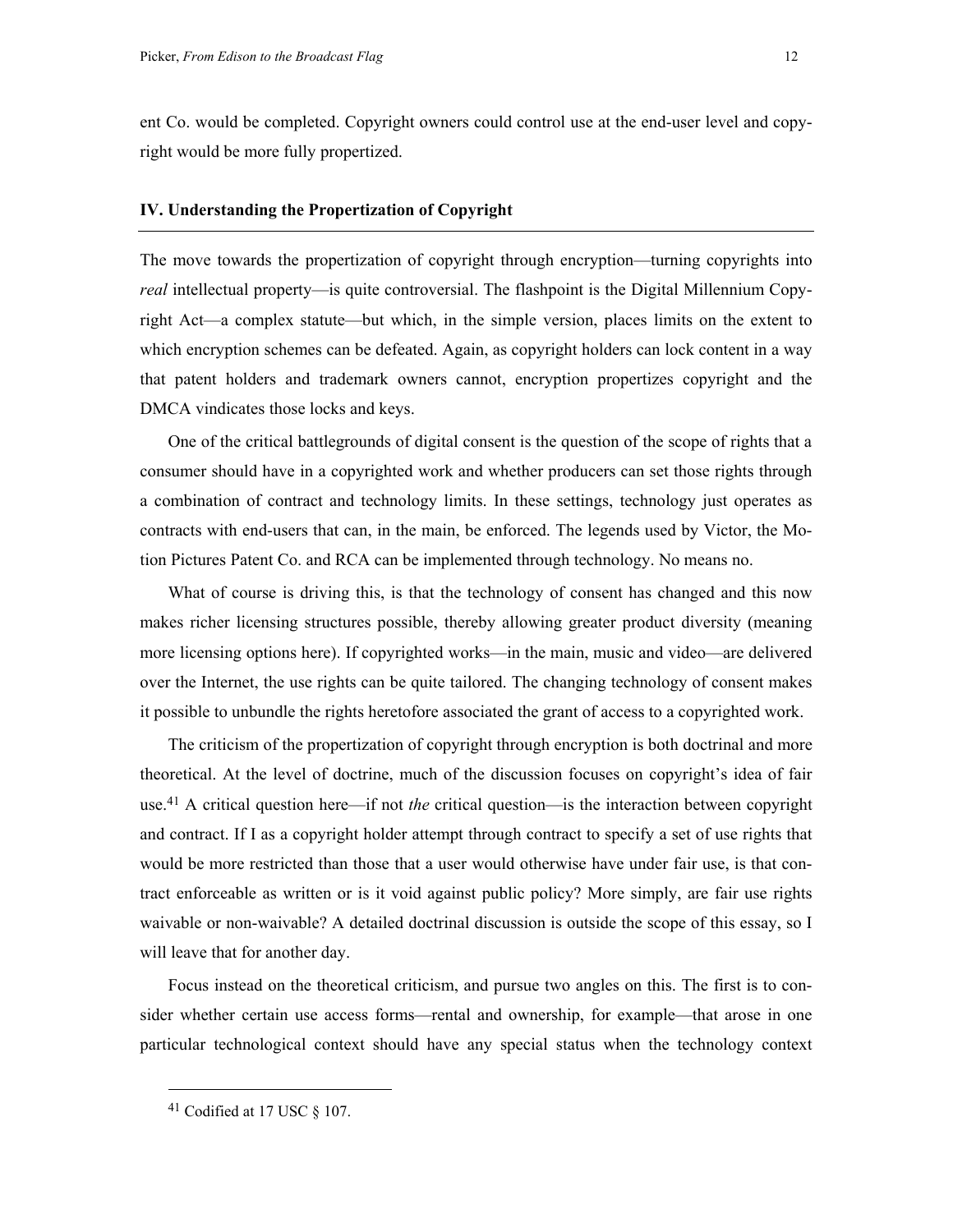changes completely. The second is to focus on the consequences of insisting that consumers must receive a mandatory "bundle" of fair use rights that cannot be altered through contract or technology.

On the first, I find it difficult to understand why we should privilege a set of packages of use rights that arose in a different transactions costs and technological setting. To date, we have lived with two main modes of access—per use typically through rental and full, unvarnished ownership. There certainly is an undercurrent suggesting that any attempt to package use rights in a way that deviates from those modes is necessarily out of bounds.[42](#page-14-0) So if a content owner sells you a music CD but limits your ability to play it to just music CD players and bars play on computer CD player or space-shifting to an MP3 player, this restriction—be it through contract or through technology—is somehow illegitimate.

This is difficult to understand. The narrow set of institutional arrangements for access to content that have been supported to date reflect the transaction costs and technological difficulties of implementing alternative arrangements. As technology changes and the transactions costs of creating richer access rights drops, we should expect to see many new institutional arrangements.

One key conception of fair use looks to transaction costs.[43 T](#page-14-1)his conception of fair use means fair use rights should change with the times, that fair use rights depend on the technological and institutional context in which transactions take place. As transaction costs drop, through a combination of institutional arrangements, such as the [copyright clearinghouse] and as the Internet creates a ubiquitous structure for micro-transactions—microconsents with micropayments—fair use might cease to play a meaningful role. Note that this means that we would not end up with "underutilized" copyrighted works. Microconsent, as it were, would make it possible to charge users small amounts for small uses, and we could march down the demand curve for a particular work.[44](#page-14-2)

A second perspective on fair use is less concerned with the transactions costs of consented to use and more focused on the allocative choices that we appear to make when we allow producers to hand out narrow slices of permitted uses[.45](#page-14-3) On this perspective, even if dropping transactions

<span id="page-14-0"></span><sup>42</sup> See, e.g., the consumer bill of rights at DigitalConsumer.org [\(http://www.digitalconsumer.org/bill.html\)](http://www.digitalconsumer.org/bill.html).

<span id="page-14-1"></span><sup>43</sup> See Wendy J. Gordon, Fair Use as Market Failure: A Structural and Economic Analysis of the *Betamax* Case and its Predecessors, 82 Colum. L. Rev. 1600 (1982).

<span id="page-14-2"></span><sup>44</sup> For a more detailed description of this idea, see Stan Liebowitz, Policing Pirates in the Networked Age, Cato Policy Analysis No. 438, at 17-18 (May 15, 2002).

<span id="page-14-3"></span><sup>45</sup> See, e.g., Julie E. Cohen, *Lochner* in Cyberspace: The New Economic Orthodoxy of "Rights Management," 97 Mich. L. Rev. 462 (1998).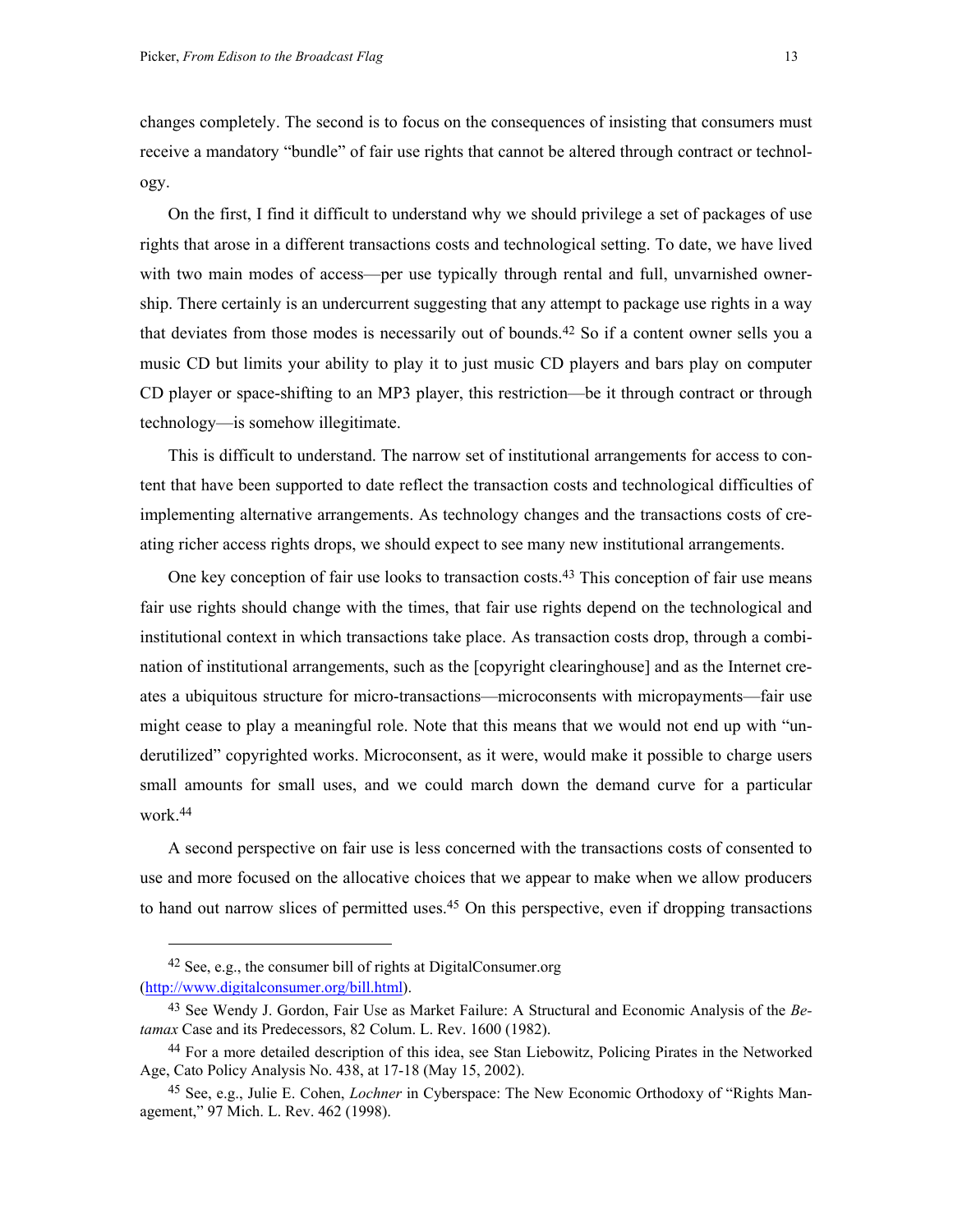costs allowed us to price discriminate perfectly and thereby maximize the use of a copyrighted work, all of the surplus from the work would be allocated to the producer. If your allocative tastes run differently, then you might favor a set of non-waivable fair use rights, and hope that any diminution in returns to producers doesn't reduce the incentive to produce creative works in the first place.

Even this turns out to be tricky to make work. If a music CD must come with the right to make an MP3 copy, producers may just raise the price for the bundle, and this may squeeze out some consumers.[46](#page-15-0) Moreover, this approach to fair use limits product diversity. Each consumer has to be sold the same bundle of attributes, regardless of whether a particular consumer wants to be able to move songs to an MP3 player. In many ways, a mandatory fair use bundle runs contrary to the history of blanket licenses in ASCAP and BMI, where each has offered a blanket license giving full access to the ASCAP or BMI library and where rights users have sought a richer set of licenses allowing for more piecemeal use.<sup>47</sup>

The other issue of interest here is the question of whether the propertization of copyright will induce greater creativity by allowing producers to capture a greater return on their works. While the technology of consent has changed dramatically as we have moved from Edison's phonograph to the broadcast flag of digital TV, we probably have not moved forward substantially on this key question. In 1940, Judge Learned Hand offered this perspective in considering RCA's effort to limit the radio use of records:

If the talents of conductors of orchestras are denied that compensation which is necessary to evoke their efforts because they get too little for phonographic records, we have no means of knowing it; and it is idle to invoke the deus ex machina of a "progress" which is probably spurious, and would not be for us to realize, if it were genuine.[48](#page-15-2)

-

<span id="page-15-0"></span><sup>46</sup> See Liebowitz, supra note 44, at 4-6

<span id="page-15-1"></span><sup>47</sup> Broadcast Music, Inc. v. Columbia Broadcasting, Inc., 441 U.S. 1 (1979).

<span id="page-15-2"></span><sup>48</sup> RCA Manufacturing Co., 114 F.2d at 90.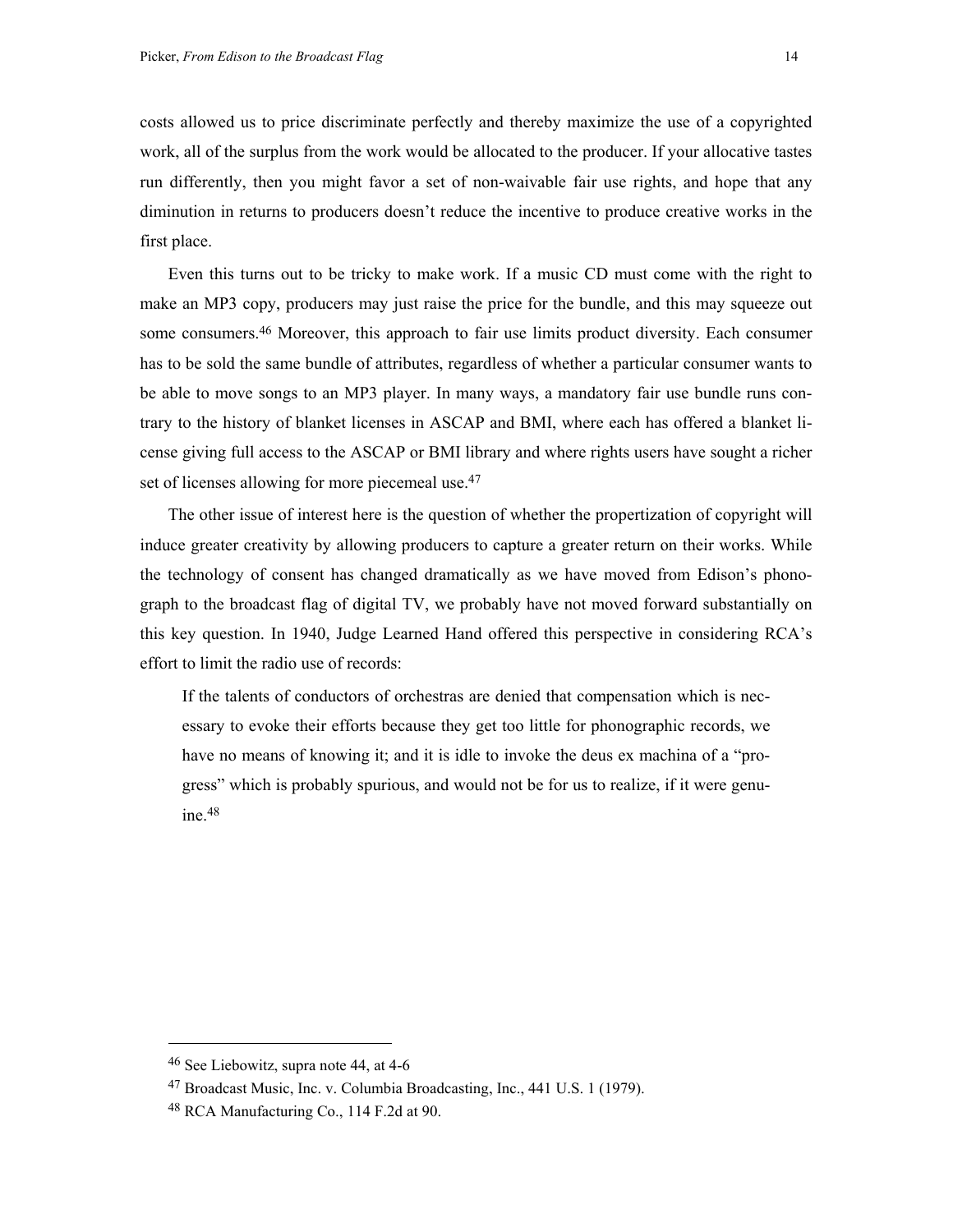Readers with comments should address them to:

Professor Randal C. Picker University of Chicago Law School 1111 East 60th Street Chicago, IL 60637 r-picker@uchicago.edu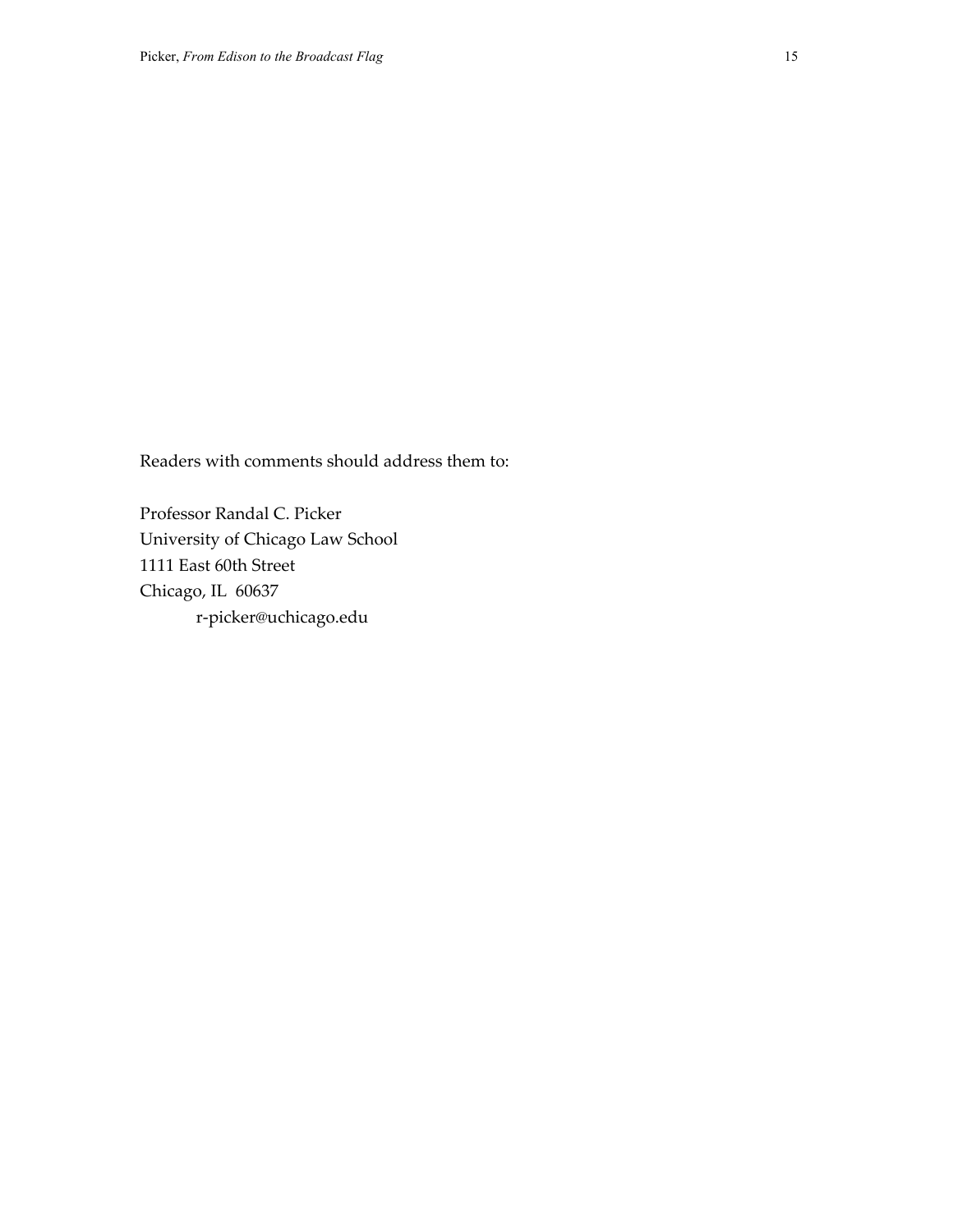## Chicago Working Papers in Law and Economics (Second Series)

- 1. William M. Landes, Copyright Protection of Letters, Diaries and Other Unpublished Works: An Economic Approach (July 1991)
- 2. Richard A. Epstein, The Path to *The T. J. Hooper*: The Theory and History of Custom in the Law of Tort (August 1991)
- 3. Cass R. Sunstein, On Property and Constitutionalism (September 1991)
- 4. Richard A. Posner, Blackmail, Privacy, and Freedom of Contract (February 1992)
- 5. Randal C. Picker, Security Interests, Misbehavior, and Common Pools (February 1992)
- 6. Tomas J. Philipson & Richard A. Posner, Optimal Regulation of AIDS (April 1992)
- 7. Douglas G. Baird, Revisiting Auctions in Chapter 11 (April 1992)
- 8. William M. Landes, Sequential versus Unitary Trials: An Economic Analysis (July 1992)
- 9. William M. Landes & Richard A. Posner, The Influence of Economics on Law: A Quantitative Study (August 1992)
- 10. Alan O. Sykes, The Welfare Economics of Immigration Law: A Theoretical Survey With An Analysis of U.S. Policy (September 1992)
- 11. Douglas G. Baird, 1992 Katz Lecture: Reconstructing Contracts (November 1992)
- 12. Gary S. Becker, The Economic Way of Looking at Life (January 1993)
- 13. J. Mark Ramseyer, Credibly Committing to Efficiency Wages: Cotton Spinning Cartels in Imperial Japan (March 1993)
- 14. Cass R. Sunstein, Endogenous Preferences, Environmental Law (April 1993)
- 15. Richard A. Posner, What Do Judges and Justices Maximize? (The Same Thing Everyone Else Does) (April 1993)
- 16. Lucian Arye Bebchuk and Randal C. Picker, Bankruptcy Rules, Managerial Entrenchment, and Firm-Specific Human Capital (August 1993)
- 17. J. Mark Ramseyer, Explicit Reasons for Implicit Contracts: The Legal Logic to the Japanese Main Bank System (August 1993)
- 18. William M. Landes and Richard A. Posner, The Economics of Anticipatory Adjudication (September 1993)
- 19. Kenneth W. Dam, The Economic Underpinnings of Patent Law (September 1993)
- 20. Alan O. Sykes, An Introduction to Regression Analysis (October 1993)
- 21. Richard A. Epstein, The Ubiquity of the Benefit Principle (March 1994)
- 22. Randal C. Picker, An Introduction to Game Theory and the Law (June 1994)
- 23. William M. Landes, Counterclaims: An Economic Analysis (June 1994)
- 24. J. Mark Ramseyer, The Market for Children: Evidence from Early Modern Japan (August 1994)
- 25. Robert H. Gertner and Geoffrey P. Miller, Settlement Escrows (August 1994)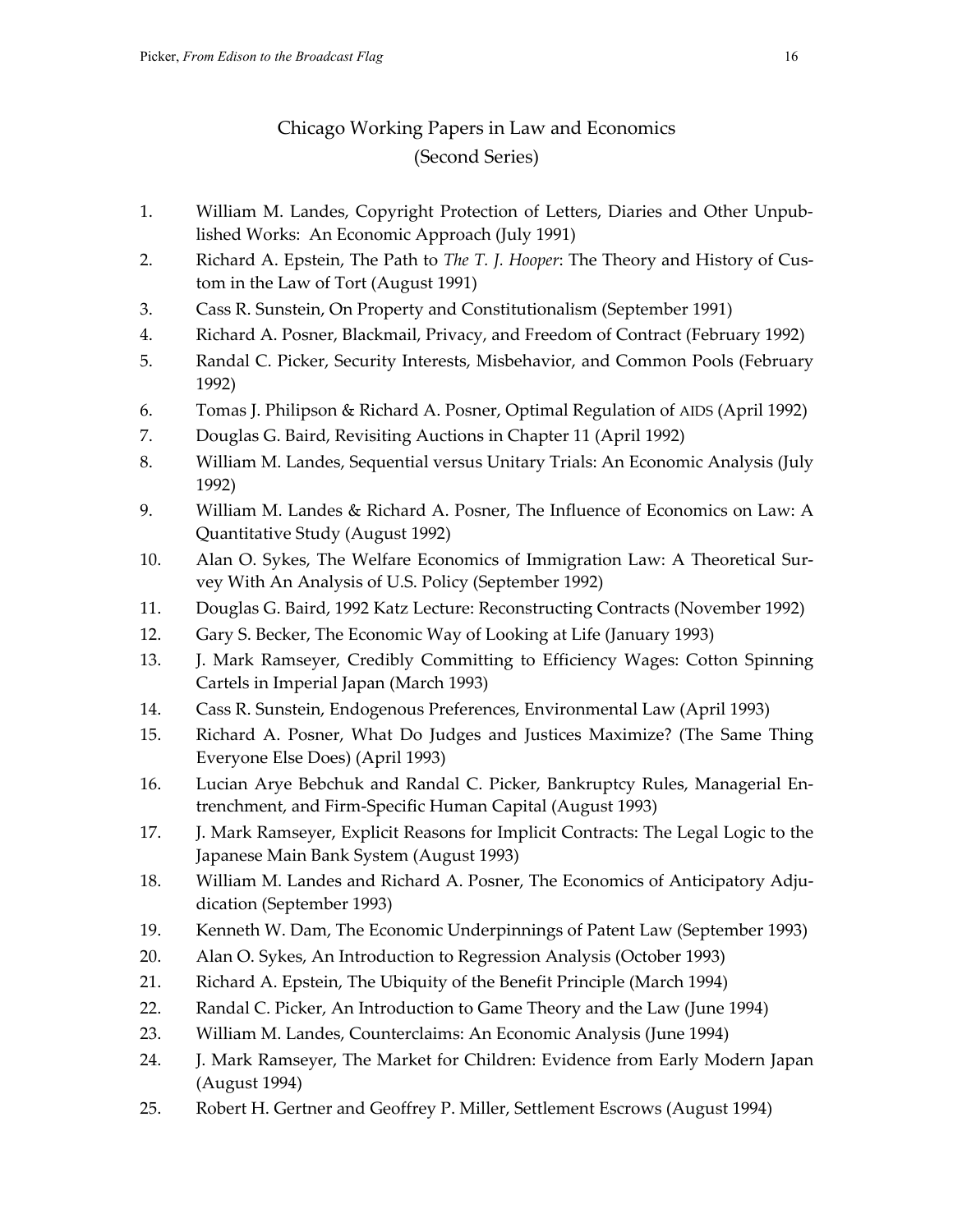- 26. Kenneth W. Dam, Some Economic Considerations in the Intellectual Property Protection of Software (August 1994)
- 27. Cass R. Sunstein, Rules and Rulelessness, (October 1994)
- 28. David Friedman, More Justice for Less Money: A Step Beyond *Cimino* (December 1994)
- 29. Daniel Shaviro, Budget Deficits and the Intergenerational Distribution of Lifetime Consumption (January 1995)
- 30. Douglas G. Baird, The Law and Economics of Contract Damages (February 1995)
- 31. Daniel Kessler, Thomas Meites, and Geoffrey P. Miller, Explaining Deviations from the Fifty Percent Rule: A Multimodal Approach to the Selection of Cases for Litigation (March 1995)
- 32. Geoffrey P. Miller, Das Kapital: Solvency Regulation of the American Business Enterprise (April 1995)
- 33. Richard Craswell, Freedom of Contract (August 1995)
- 34. J. Mark Ramseyer, Public Choice (November 1995)
- 35. Kenneth W. Dam, Intellectual Property in an Age of Software and Biotechnology (November 1995)
- 36. Cass R. Sunstein, Social Norms and Social Roles (January 1996)
- 37. J. Mark Ramseyer and Eric B. Rasmusen, Judicial Independence in Civil Law Regimes: Econometrics from Japan (January 1996)
- 38. Richard A. Epstein, Transaction Costs and Property Rights: Or Do Good Fences Make Good Neighbors? (March 1996)
- 39. Cass R. Sunstein, The Cost-Benefit State (May 1996)
- 40. William M. Landes and Richard A. Posner, The Economics of Legal Disputes Over the Ownership of Works of Art and Other Collectibles (July 1996)
- 41. John R. Lott, Jr. and David B. Mustard, Crime, Deterrence, and Right-to-Carry Concealed Handguns (August 1996)
- 42. Cass R. Sunstein, Health-Health Tradeoffs (September 1996)
- 43. G. Baird, The Hidden Virtues of Chapter 11: An Overview of the Law and Economics of Financially Distressed Firms (March 1997)
- 44. Richard A. Posner, Community, Wealth, and Equality (March 1997)
- 45. William M. Landes, The Art of Law and Economics: An Autobiographical Essay (March 1997)
- 46. Cass R. Sunstein, Behavioral Analysis of Law (April 1997)
- 47. John R. Lott, Jr. and Kermit Daniel, Term Limits and Electoral Competitiveness: Evidence from California's State Legislative Races (May 1997)
- 48. Randal C. Picker, Simple Games in a Complex World: A Generative Approach to the Adoption of Norms (June 1997)
- 49. Richard A. Epstein, Contracts Small and Contracts Large: Contract Law through the Lens of Laissez-Faire (August 1997)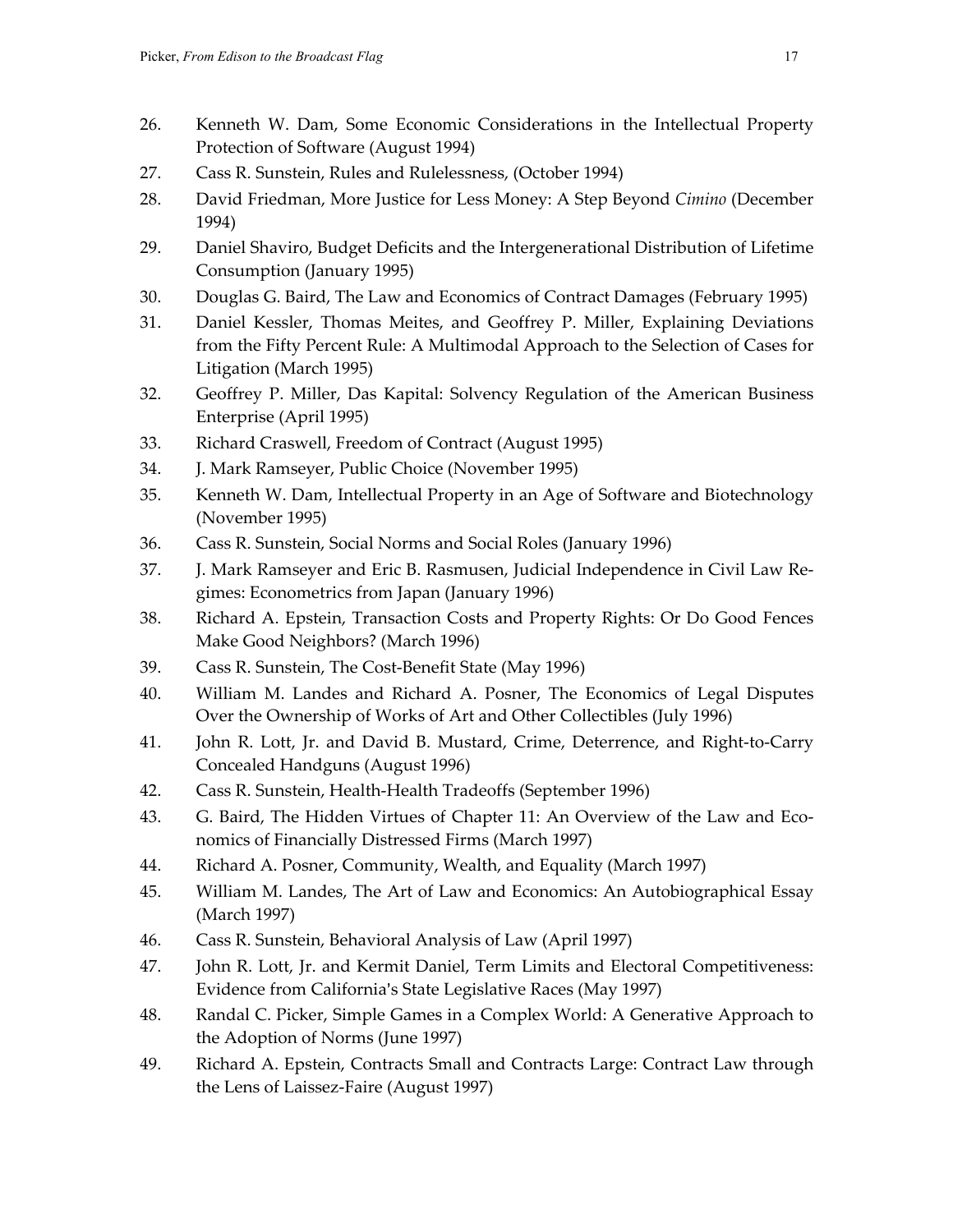- 50. Cass R. Sunstein, Daniel Kahneman, and David Schkade, Assessing Punitive Damages (with Notes on Cognition and Valuation in Law) (December 1997)
- 51. William M. Landes, Lawrence Lessig, and Michael E. Solimine, Judicial Influence: A Citation Analysis of Federal Courts of Appeals Judges (January 1998)
- 52. John R. Lott, Jr., A Simple Explanation for Why Campaign Expenditures are Increasing: The Government is Getting Bigger (February 1998)
- 53. Richard A. Posner, Values and Consequences: An Introduction to Economic Analysis of Law (March 1998)
- 54. Denise DiPasquale and Edward L. Glaeser, Incentives and Social Capital: Are Homeowners Better Citizens? (April 1998)
- 55. Christine Jolls, Cass R. Sunstein, and Richard Thaler, A Behavioral Approach to Law and Economics (May 1998)
- 56. John R. Lott, Jr., Does a Helping Hand Put Others At Risk?: Affirmative Action, Police Departments, and Crime (May 1998)
- 57. Cass R. Sunstein and Edna Ullmann-Margalit, Second-Order Decisions (June 1998)
- 58. Jonathan M. Karpoff and John R. Lott, Jr., Punitive Damages: Their Determinants, Effects on Firm Value, and the Impact of Supreme Court and Congressional Attempts to Limit Awards (July 1998)
- 59. Kenneth W. Dam, Self-Help in the Digital Jungle (August 1998)
- 60. John R. Lott, Jr., How Dramatically Did Women's Suffrage Change the Size and Scope of Government? (September 1998)
- 61. Kevin A. Kordana and Eric A. Posner, A Positive Theory of Chapter 11 (October 1998)
- 62. David A. Weisbach, Line Drawing, Doctrine, and Efficiency in the Tax Law (November 1998)
- 63. Jack L. Goldsmith and Eric A. Posner, A Theory of Customary International Law (November 1998)
- 64. John R. Lott, Jr., Public Schooling, Indoctrination, and Totalitarianism (December 1998)
- 65. Cass R. Sunstein, Private Broadcasters and the Public Interest: Notes Toward A "Third Way" (January 1999)
- 66. Richard A. Posner, An Economic Approach to the Law of Evidence (February 1999)
- 67. Yannis Bakos, Erik Brynjolfsson, Douglas Lichtman, Shared Information Goods (February 1999)
- 68. Kenneth W. Dam, Intellectual Property and the Academic Enterprise (February 1999)
- 69. Gertrud M. Fremling and Richard A. Posner, Status Signaling and the Law, with Particular Application to Sexual Harassment (March 1999)
- 70. Cass R. Sunstein, Must Formalism Be Defended Empirically? (March 1999)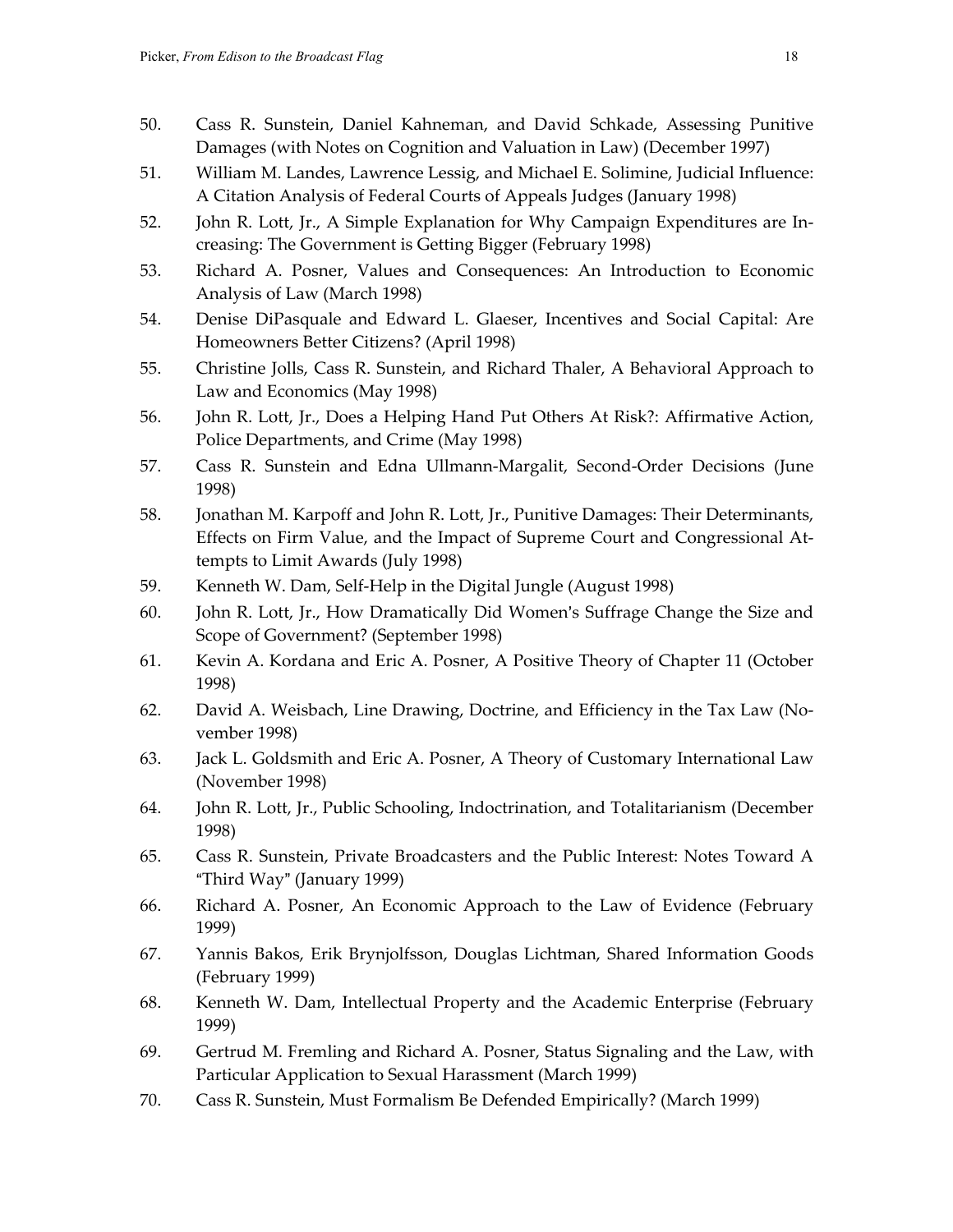- 71. Jonathan M. Karpoff, John R. Lott, Jr., and Graeme Rankine, Environmental Violations, Legal Penalties, and Reputation Costs (March 1999)
- 72. Matthew D. Adler and Eric A. Posner, Rethinking Cost-Benefit Analysis (April 1999)
- 73. John R. Lott, Jr. and William M. Landes, Multiple Victim Public Shooting, Bombings, and Right-to-Carry Concealed Handgun Laws: Contrasting Private and Public Law Enforcement (April 1999)
- 74. Lisa Bernstein, The Questionable Empirical Basis of Article 2's Incorporation Strategy: A Preliminary Study (May 1999)
- 75. Richard A. Epstein, Deconstructing Privacy: and Putting It Back Together Again (May 1999)
- 76. William M. Landes, Winning the Art Lottery: The Economic Returns to the Ganz Collection (May 1999)
- 77. Cass R. Sunstein, David Schkade, and Daniel Kahneman, Do People Want Optimal Deterrence? (June 1999)
- 78. Tomas J. Philipson and Richard A. Posner, The Long-Run Growth in Obesity as a Function of Technological Change (June 1999)
- 79. David A. Weisbach, Ironing Out the Flat Tax (August 1999)
- 80. Eric A. Posner, A Theory of Contract Law under Conditions of Radical Judicial Error (August 1999)
- 81. David Schkade, Cass R. Sunstein, and Daniel Kahneman, Are Juries Less Erratic than Individuals? Deliberation, Polarization, and Punitive Damages (September 1999)
- 82. Cass R. Sunstein, Nondelegation Canons (September 1999)
- 83. Richard A. Posner, The Theory and Practice of Citations Analysis, with Special Reference to Law and Economics (September 1999)
- 84. Randal C. Picker, Regulating Network Industries: A Look at *Intel* (October 1999)
- 85. Cass R. Sunstein, Cognition and Cost-Benefit Analysis (October 1999)
- 86. Douglas G. Baird and Edward R. Morrison, Optimal Timing and Legal Decisionmaking: The Case of the Liquidation Decision in Bankruptcy (October 1999)
- 87. Gertrud M. Fremling and Richard A. Posner, Market Signaling of Personal Characteristics (November 1999)
- 88. Matthew D. Adler and Eric A. Posner, Implementing Cost-Benefit Analysis When Preferences Are Distorted (November 1999)
- 89. Richard A. Posner, Orwell versus Huxley: Economics, Technology, Privacy, and Satire (November 1999)
- 90. David A. Weisbach, Should the Tax Law Require Current Accrual of Interest on Derivative Financial Instruments? (December 1999)
- 91. Cass R. Sunstein, The Law of Group Polarization (December 1999)
- 92. Eric A. Posner, Agency Models in Law and Economics (January 2000)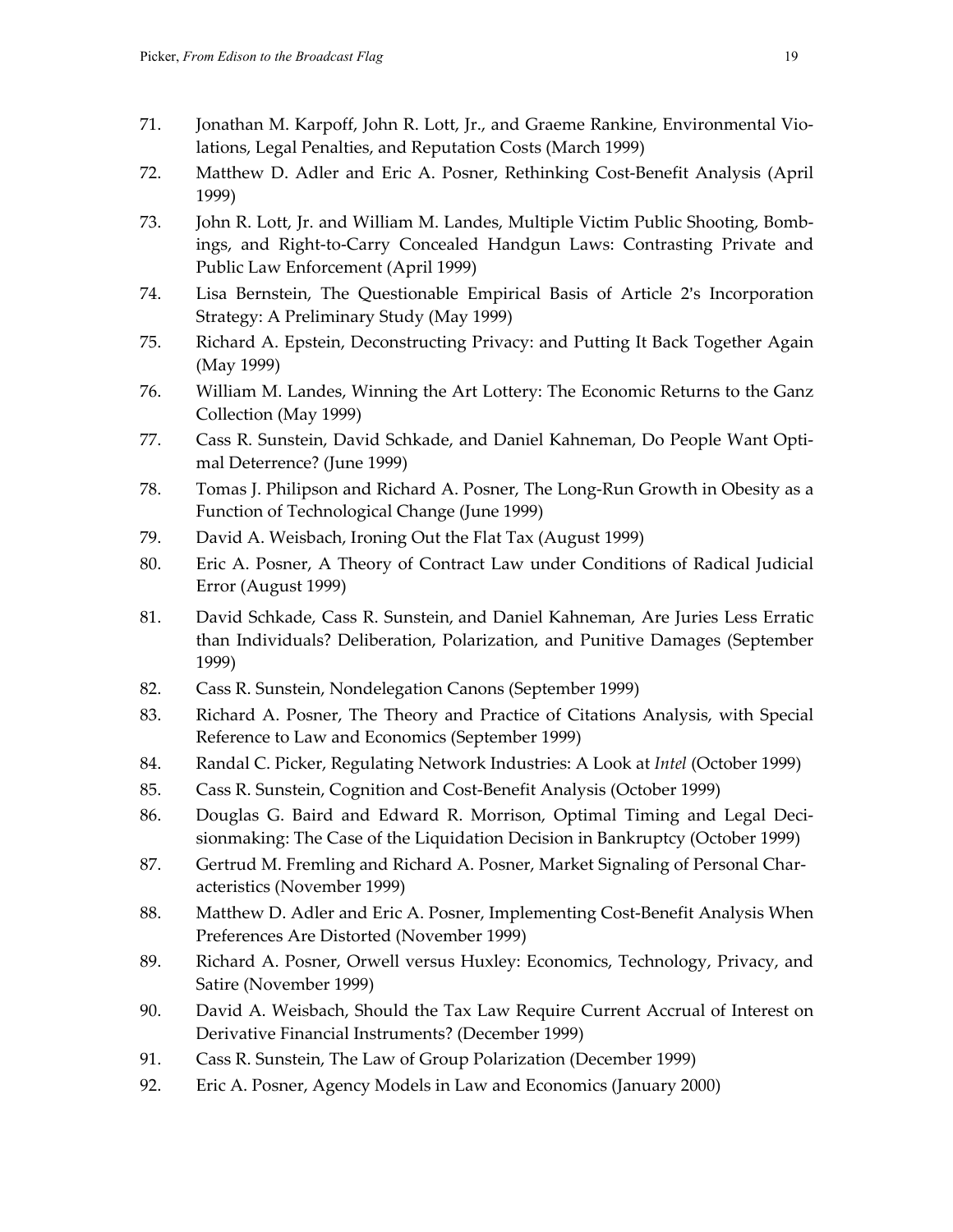- 93. Karen Eggleston, Eric A. Posner, and Richard Zeckhauser, Simplicity and Complexity in Contracts (January 2000)
- 94. Douglas G. Baird and Robert K. Rasmussen, Boyd's Legacy and Blackstone's Ghost (February 2000)
- 95. David Schkade, Cass R. Sunstein, Daniel Kahneman, Deliberating about Dollars: The Severity Shift (February 2000)
- 96. Richard A. Posner and Eric B. Rasmusen, Creating and Enforcing Norms, with Special Reference to Sanctions (March 2000)
- 97. Douglas Lichtman, Property Rights in Emerging Platform Technologies (April 2000)
- 98. Cass R. Sunstein and Edna Ullmann-Margalit, Solidarity in Consumption (May 2000)
- 99. David A. Weisbach, An Economic Analysis of Anti-Tax Avoidance Laws (May 2000, revised May 2002)
- 100. Cass R. Sunstein, Human Behavior and the Law of Work (June 2000)
- 101. William M. Landes and Richard A. Posner, Harmless Error (June 2000)
- 102. Robert H. Frank and Cass R. Sunstein, Cost-Benefit Analysis and Relative Position (August 2000)
- 103. Eric A. Posner, Law and the Emotions (September 2000)
- 104. Cass R. Sunstein, Cost-Benefit Default Principles (October 2000)
- 105. Jack Goldsmith and Alan Sykes, The Dormant Commerce Clause and the Internet (November 2000)
- 106. Richard A. Posner, Antitrust in the New Economy (November 2000)
- 107. Douglas Lichtman, Scott Baker, and Kate Kraus, Strategic Disclosure in the Patent System (November 2000)
- 108. Jack L. Goldsmith and Eric A. Posner, Moral and Legal Rhetoric in International Relations: A Rational Choice Perspective (November 2000)
- 109. William Meadow and Cass R. Sunstein, Statistics, Not Experts (December 2000)
- 110. Saul Levmore, Conjunction and Aggregation (December 2000)
- 111. Saul Levmore, Puzzling Stock Options and Compensation Norms (December 2000)
- 112. Richard A. Epstein and Alan O. Sykes, The Assault on Managed Care: Vicarious Liability, Class Actions and the Patient's Bill of Rights (December 2000)
- 113. William M. Landes, Copyright, Borrowed Images and Appropriation Art: An Economic Approach (December 2000)
- 114. Cass R. Sunstein, Switching the Default Rule (January 2001)
- 115. George G. Triantis, Financial Contract Design in the World of Venture Capital (January 2001)
	- 116. Jack Goldsmith, Statutory Foreign Affairs Preemption (February 2001)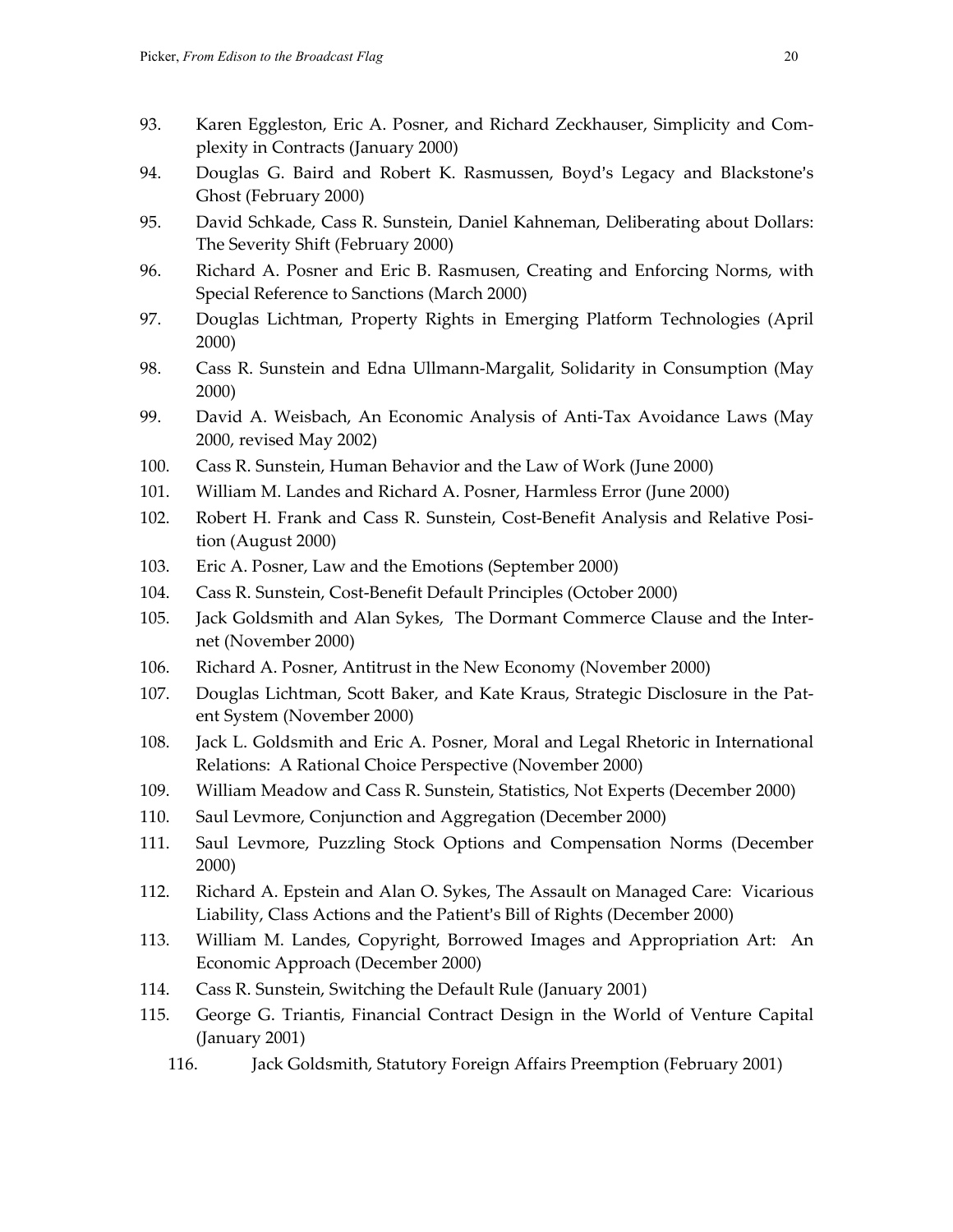- 117. Richard Hynes and Eric A. Posner, The Law and Economics of Consumer Finance (February 2001)
- 118. Cass R. Sunstein, Academic Fads and Fashions (with Special Reference to Law) (March 2001)
- 119. Eric A. Posner, Controlling Agencies with Cost-Benefit Analysis: A Positive Political Theory Perspective (April 2001)
- 120. Douglas G. Baird, Does Bogart Still Get Scale? Rights of Publicity in the Digital Age (April 2001)
- 121. Douglas G. Baird and Robert K. Rasmussen, Control Rights, Priority Rights and the Conceptual Foundations of Corporate Reorganization (April 2001)
- 122. David A. Weisbach, Ten Truths about Tax Shelters (May 2001)
- 123. William M. Landes, What Has the Visual Arts Rights Act of 1990 Accomplished? (May 2001)
- 124. Cass R. Sunstein, Social and Economic Rights? Lessons from South Africa (May 2001)
- 125. Christopher Avery, Christine Jolls, Richard A. Posner, and Alvin E. Roth, The Market for Federal Judicial Law Clerks (June 2001)
- 126. Douglas G. Baird and Edward R. Morrison, Bankruptcy Decision Making (June 2001)
- 127. Cass R. Sunstein, Regulating Risks after ATA (June 2001)
- 128. Cass R. Sunstein, The Laws of Fear (June 2001)
- 129. Richard A. Epstein, In and Out of Public Solution: The Hidden Perils of Property Transfer (July 2001)
- 130. Randal C. Picker, Pursuing a Remedy in *Microsoft*: The Declining Need for Centralized Coordination in a Networked World (July 2001)
- 131. Cass R. Sunstein, Daniel Kahneman, David Schkade, and Ilana Ritov, Predictably Incoherent Judgments (July 2001)
- 132. Eric A. Posner, Courts Should Not Enforce Government Contracts (August 2001)
- 133. Lisa Bernstein, Private Commercial Law in the Cotton Industry: Creating Cooperation through Rules, Norms, and Institutions (August 2001)
- 134. Richard A. Epstein, The Allocation of the Commons:Parking and Stopping on the Commons (August 2001)
- 135. Cass R. Sunstein, The Arithmetic of Arsenic (September 2001)
- 136. Eric A. Posner, Richard Hynes, and Anup Malani, The Political Economy of Property Exemption Laws (September 2001)
- 137. Eric A. Posner and George G. Triantis, Covenants Not to Compete from an Incomplete Contracts Perspective (September 2001)
- 138. Cass R. Sunstein, Probability Neglect: Emptions, Worst Cases, and Law (November 2001)
- 139. Randall S. Kroszner and Philip E. Strahan, Throwing Good Money after Bad? Board Connections and Conflicts in Bank Lending (December 2001)